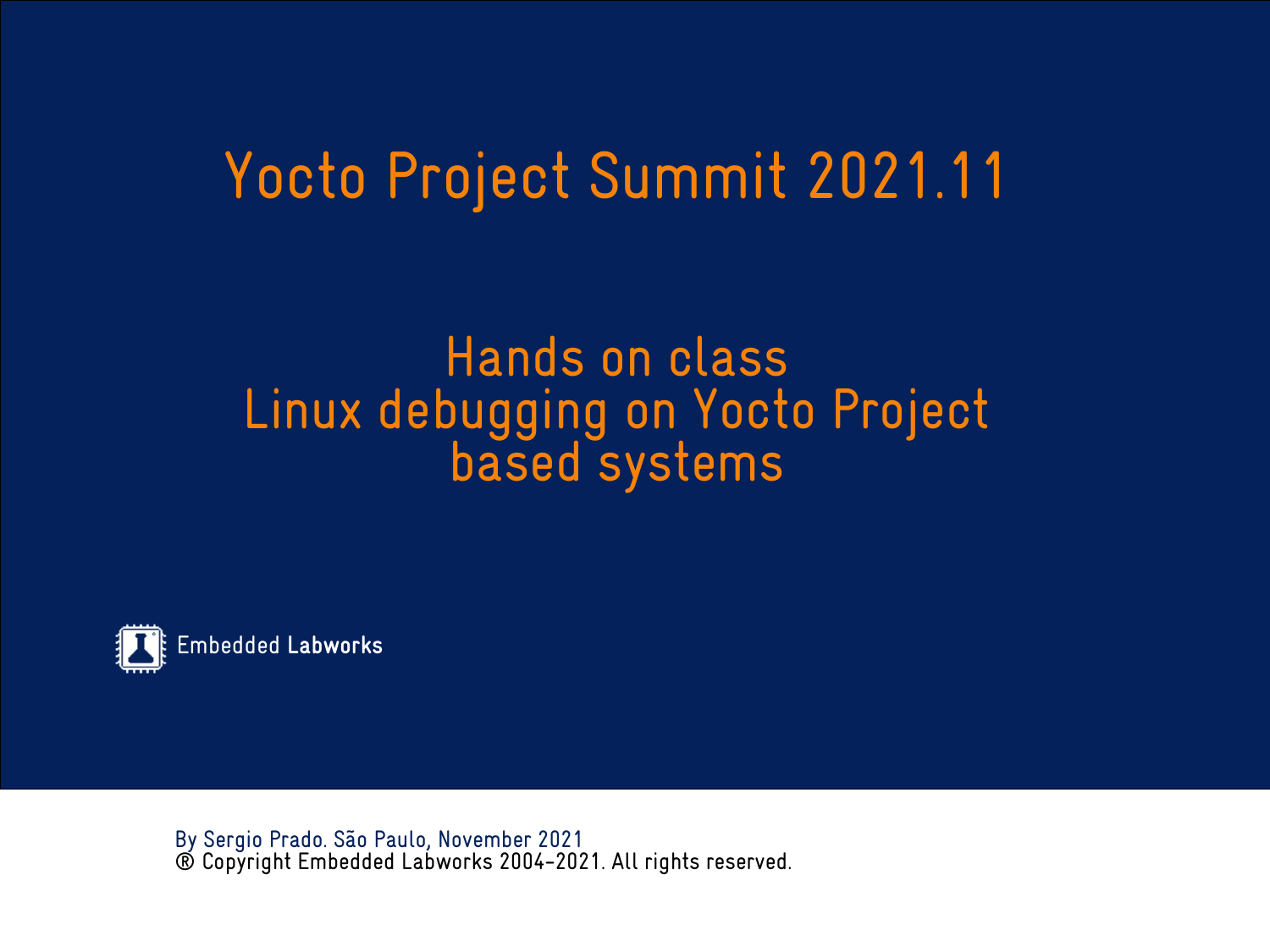

# \$ WHOAMI

- ✗ Embedded software developer for more than 25 years.
- ✗ Consultant and trainer at Embedded Labworks. <https://e-labworks.com/en>
- ✗ Open source contributor (Buildroot, Yocto Project, Linux, etc).
- ✗ Blogger. <https://embeddedbits.org/>

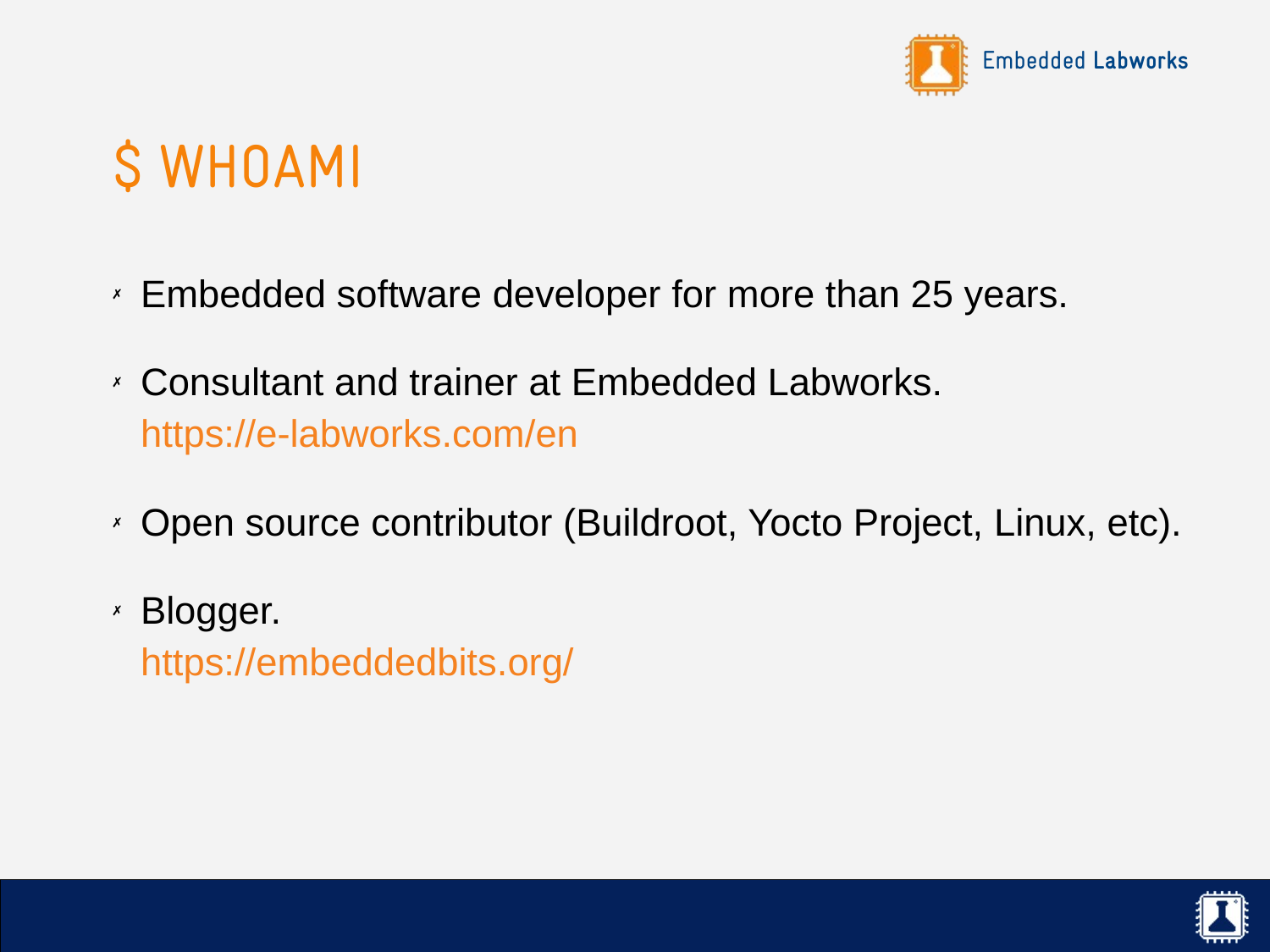

## AGENDA

- 1. Introduction to debugging on YP based systems & Hands on 1
- 2. Core dump analysis & Hands on 2
- 3. Remote debugging with GDB & Hands on 3
- 4. Kernel oops analysis & Hands on 4
- 5. Memory leak & Hands on 5

You can find the layer created for the exercises on GitHub. <https://github.com/sergioprado/meta-yps2021-debugging>

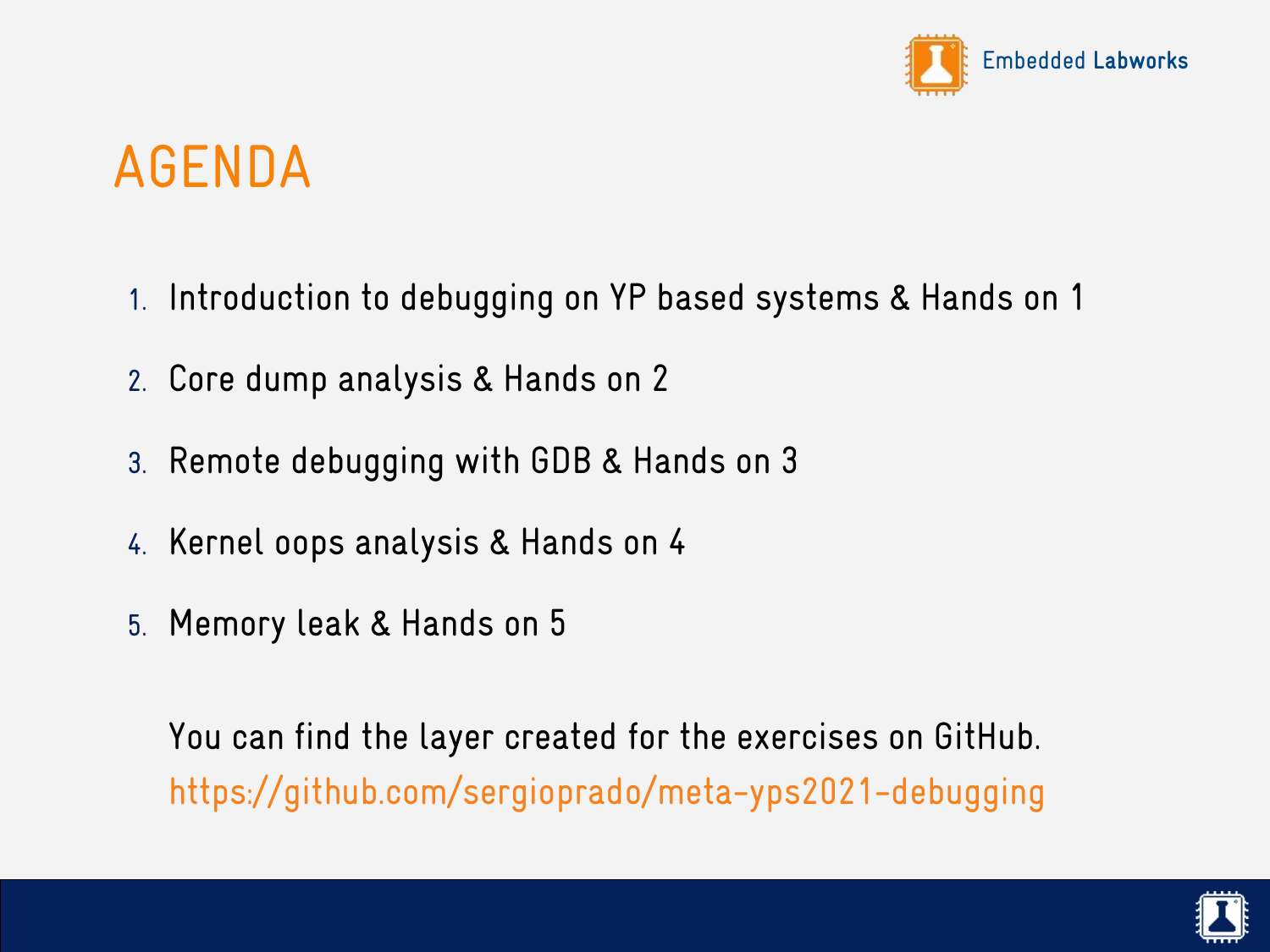

## THIS CLASS IS NOT ABOUT...

- ✗ How Yocto Project/OpenEmbedded works.
- ✗ Debugging BitBake metadata (recipes, classes, etc).
- ✗ Debugging build problems.

This talk will cover tips and tricks on debugging kernel and userspace applications on Linux systems generated with OpenEmbedded and the Yocto Project.

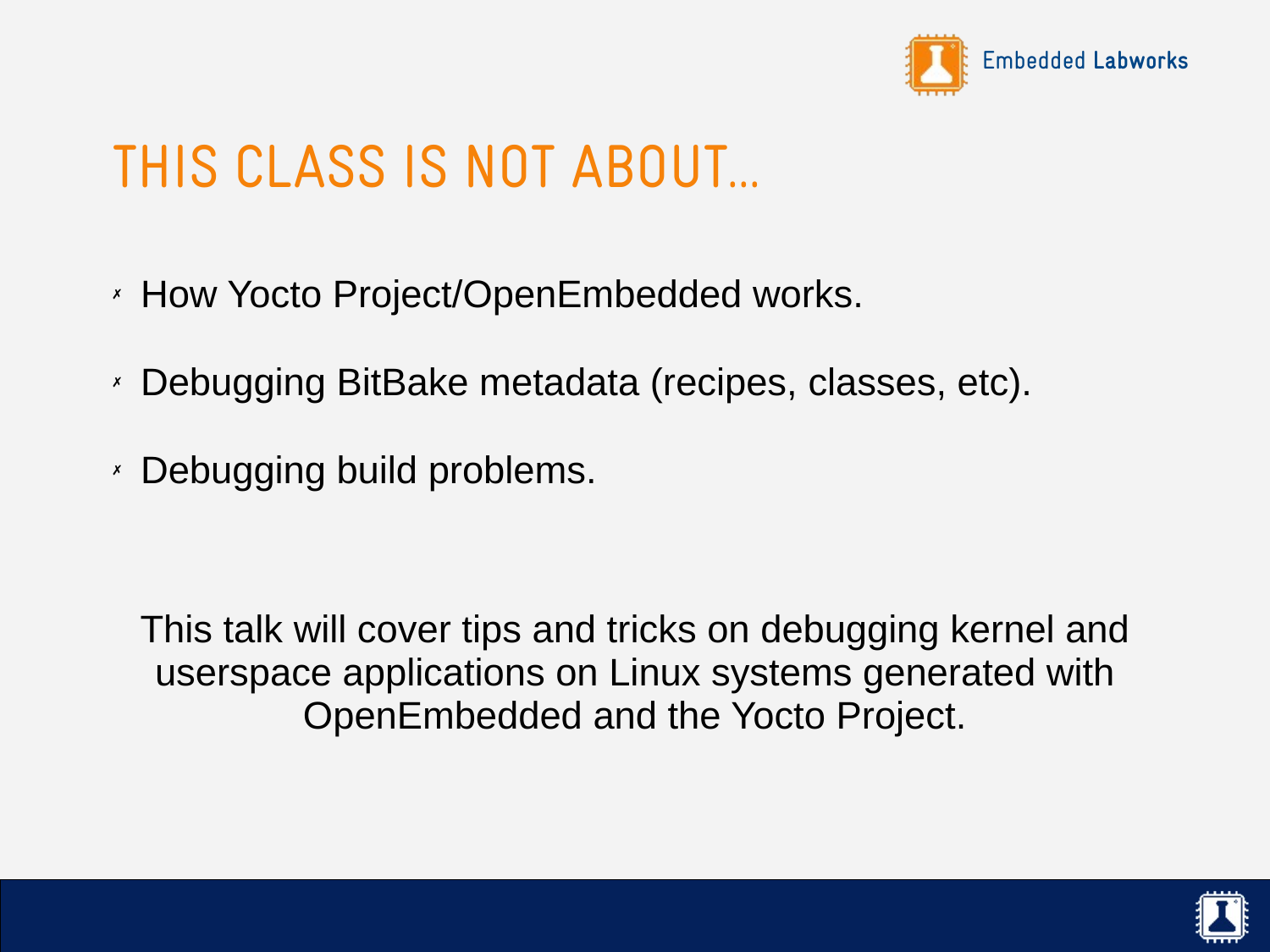

## Linux debugging

#### Introduction to debugging on YP based systems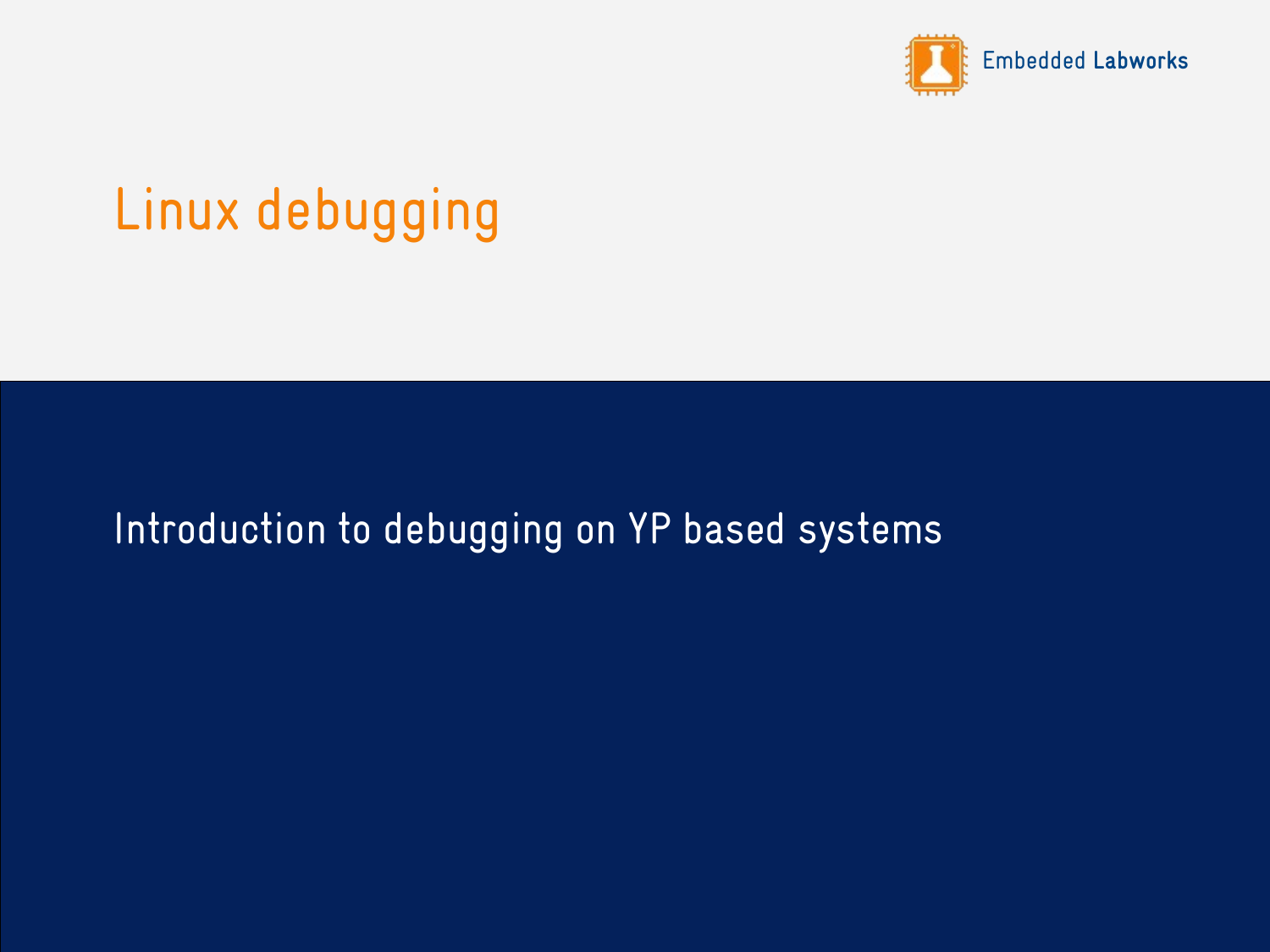

#### DEBUGGING TOOLS AND TECHNIQUES

- ✗ **Logging and memory dump analysis**: dmesg, kernel oops/panic, addr2line, core dump, etc.
- ✗ **Interactive debugging**: GDB, KGDB.
- ✗ **Tracing and profiling**: ftrace, systemtap, perf, LTT-NG, gprof, strace, ltrace, etc.
- ✗ **Debugging frameworks**: kmemleak, valgrind, mtrace, etc.

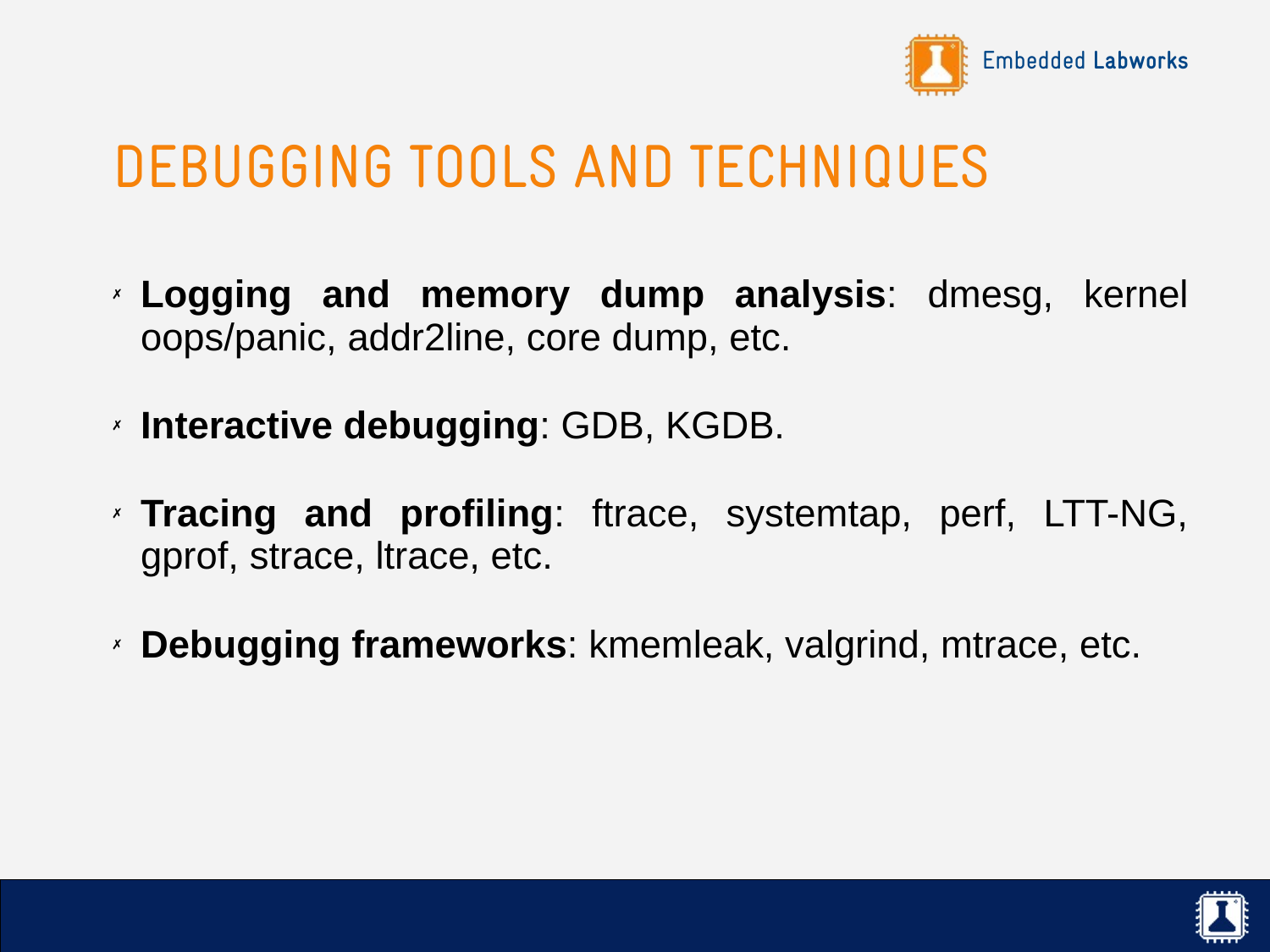

#### APPROACHES TO DEBUGGING

- ✗ There are a few approaches to debugging an embedded Linux device:
	- ✗ Directly on the target (may not be possible, depending on available resources).
	- ✗ Remote debugging via some connection to the target (network, serial port, etc).
	- ✗ Post-mortem analysis (here we collect debug information in the target but do the analysis in the host).

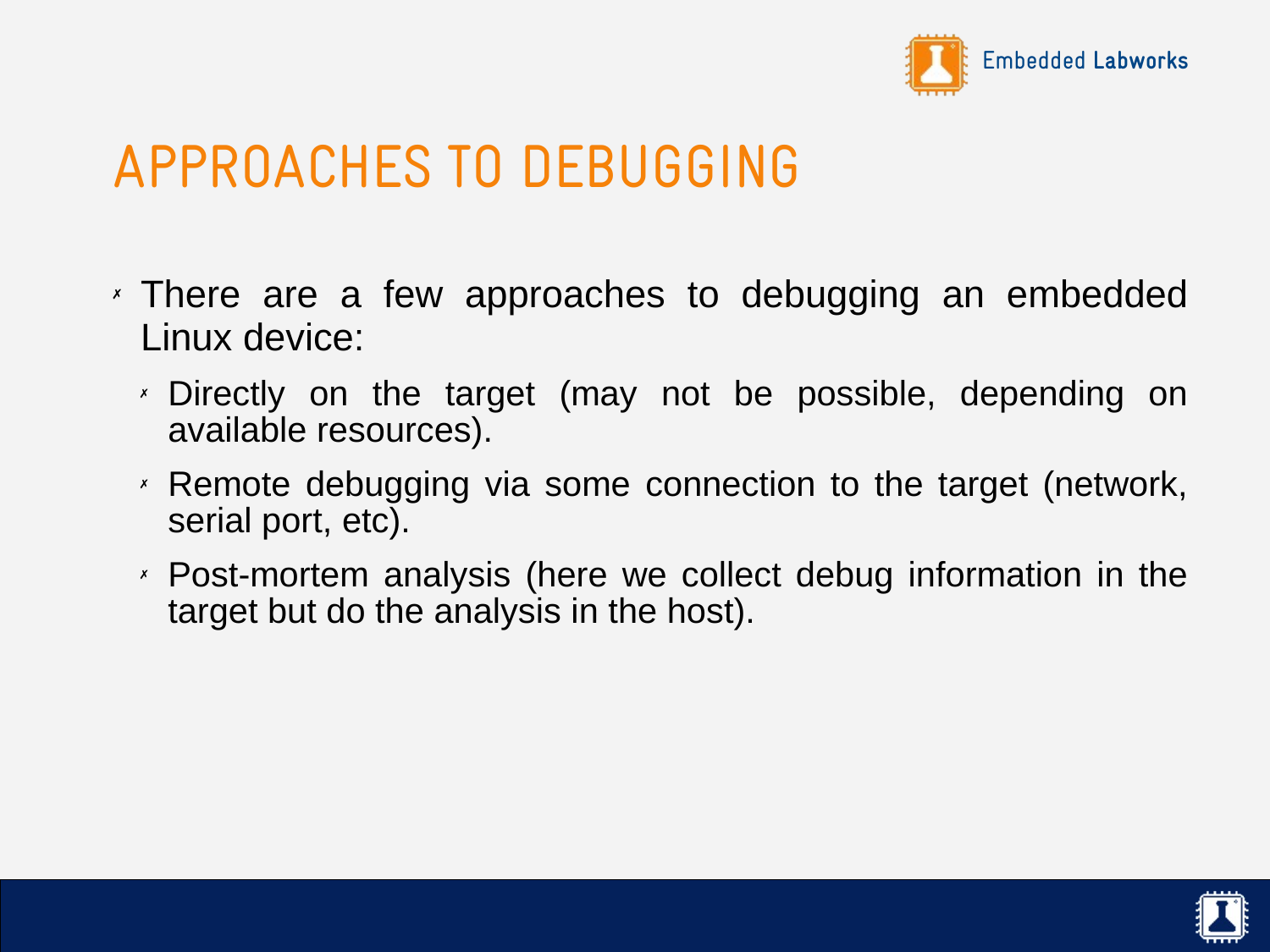

## WHAT WE (MIGHT) NEED TO DEBUG

- ✗ **Source code** of the binary (and libraries) to be debugged.
- ✗ Binary (and libraries) compiled with **debugging symbols**.
- ✗ Binary (and libraries) compiled with **optimizations disabled**.
- ✗ Binary (and libraries) compiled with **security flags disabled**.
- ✗ Many host and target **tools**!

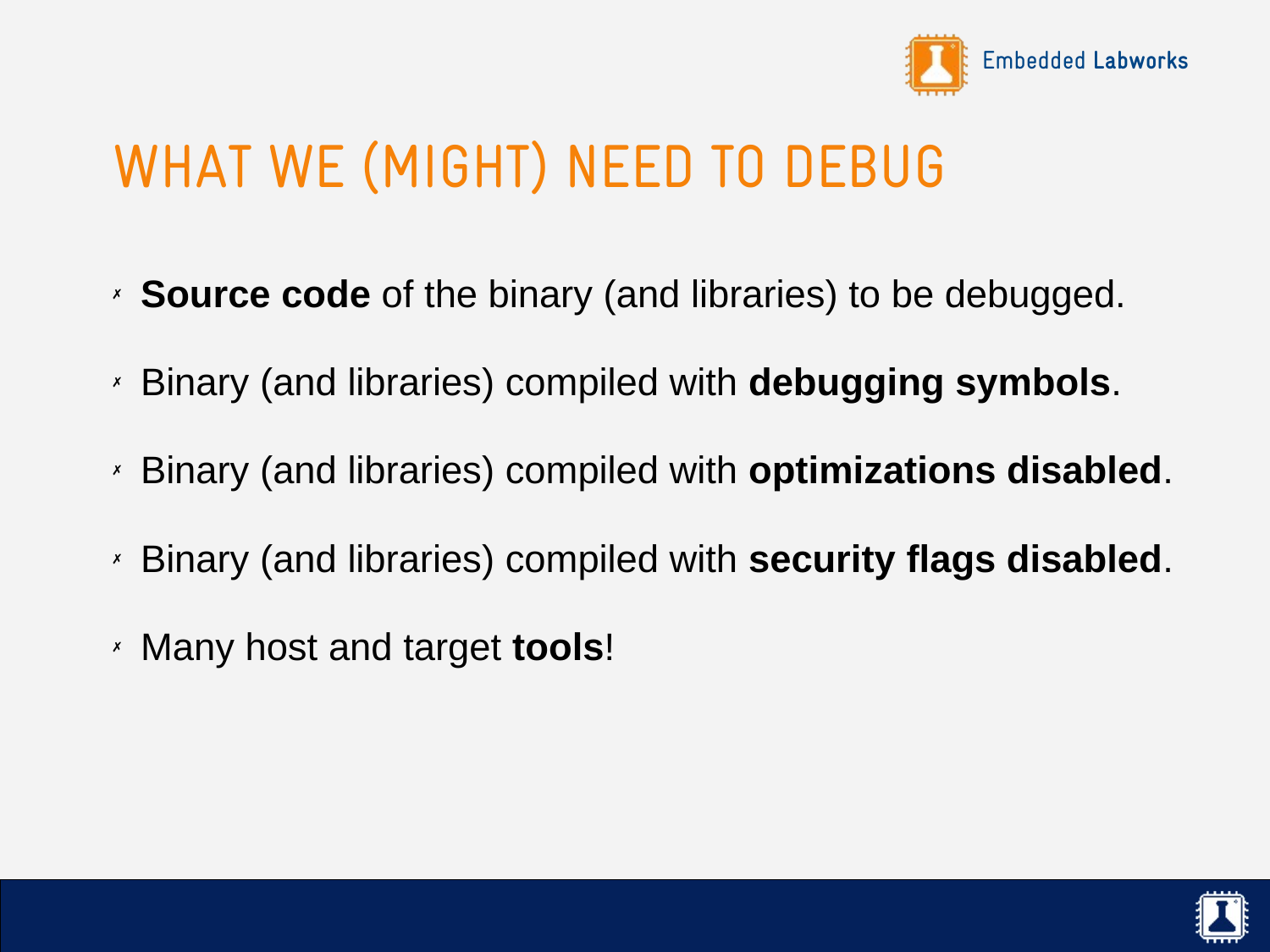

## SOURCE CODE

- ✗ The source code of the binary (and libraries) is not shipped in the final image, but may be needed by a debugging tool like GDB.
- ✗ The source code can be included in the image with the -src package.
- ✗ Including all source packages: IMAGE\_FEATURES:append = " src-pkgs"
- ✗ Including the source package of a specific application: IMAGE\_INSTALL:append = " busybox-src"

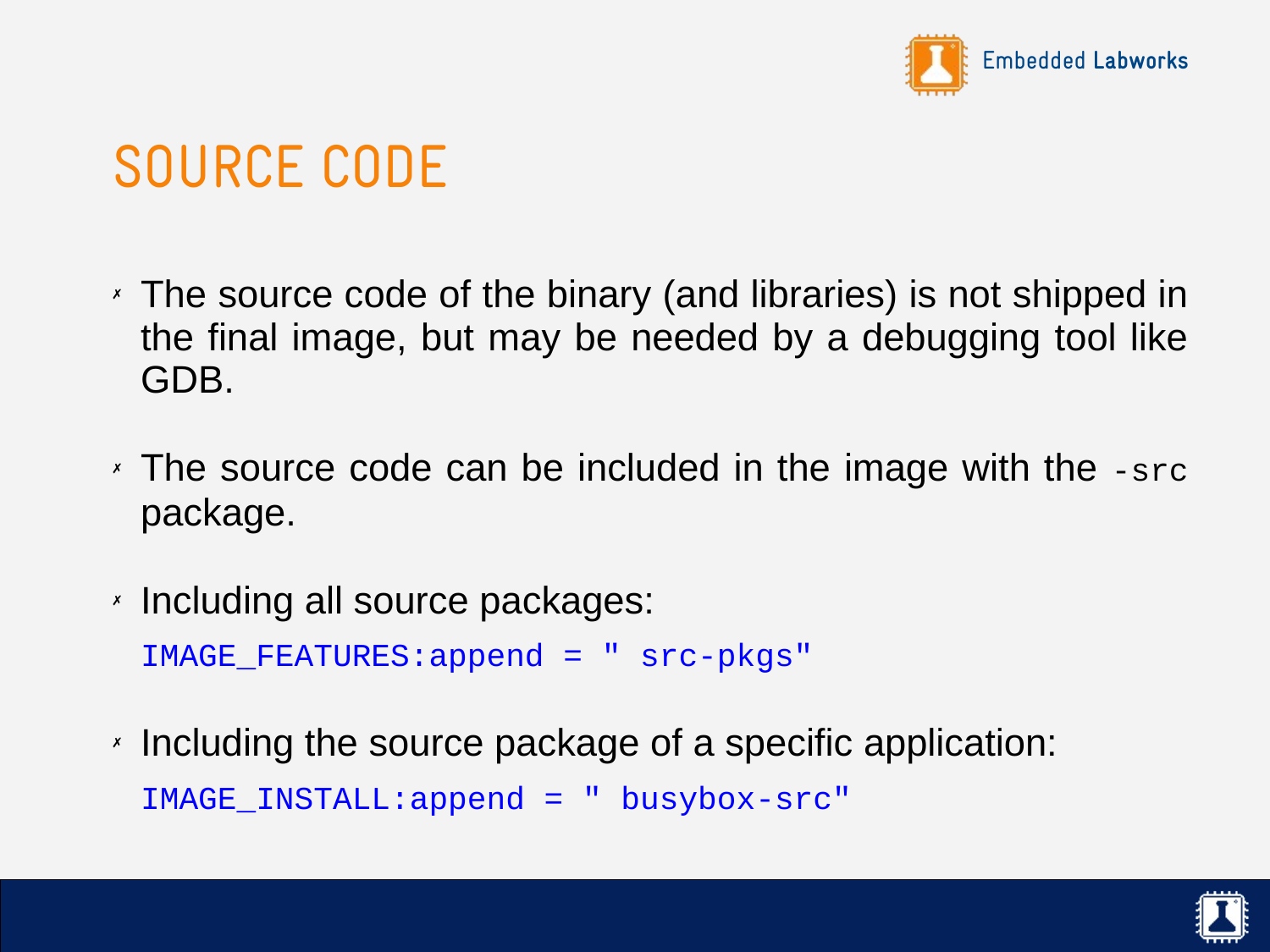

## DEBUGGING SYMBOLS (1)

- ✗ Debug symbols are special entries in the symbol table of an object file that make it possible for tools like GDB and addr2line to gain access to information from the source code of the binary (and ultimately convert addresses into file names and line numbers).
- ✗ On Yocto, debugging symbols are removed by default from binaries and split into a separate package (-dbg).
- ✗ Including all debug packages:

IMAGE\_FEATURES:append = " dbg-pkgs"

✗ Including the debug package of a specific application: IMAGE INSTALL:append =  $"$  busybox-dbg"

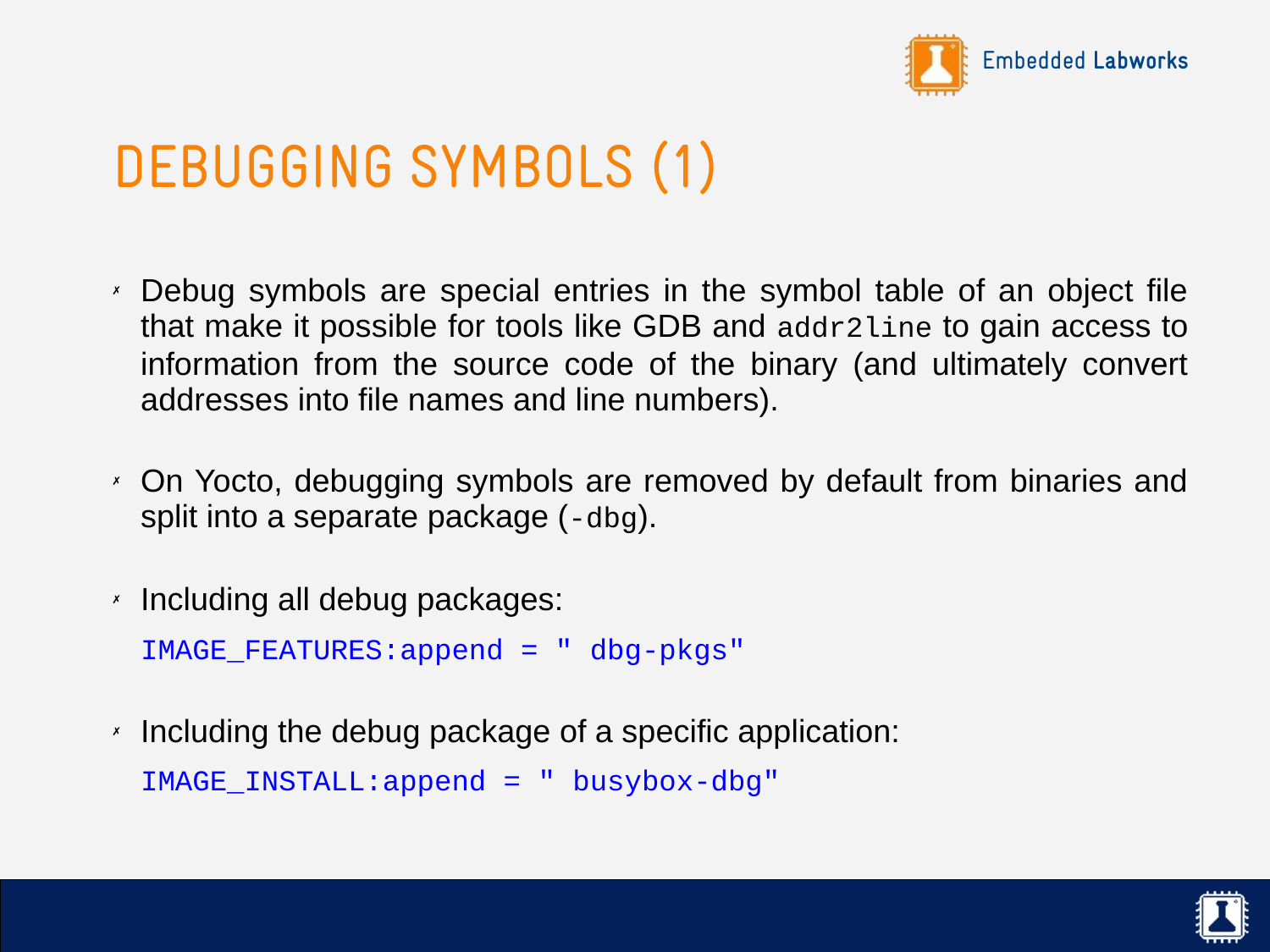

## DEBUGGING SYMBOLS (2)

✗ Another option is to just disable stripping when packaging (this is usually not necessary):

INHIBIT\_PACKAGE\_STRIP:pn-busybox = "1"

✗ Using debuginfod is yet another option:

<https://docs.yoctoproject.org/dev-manual/common-tasks.html#using-the-debuginfod-server-method> <https://www.youtube.com/watch?v=S3QLr113mx8>

✗ If you are doing remote debugging, symbol resolution will be done in the host, and probably you don't need to care about installing debugging packages in the target.

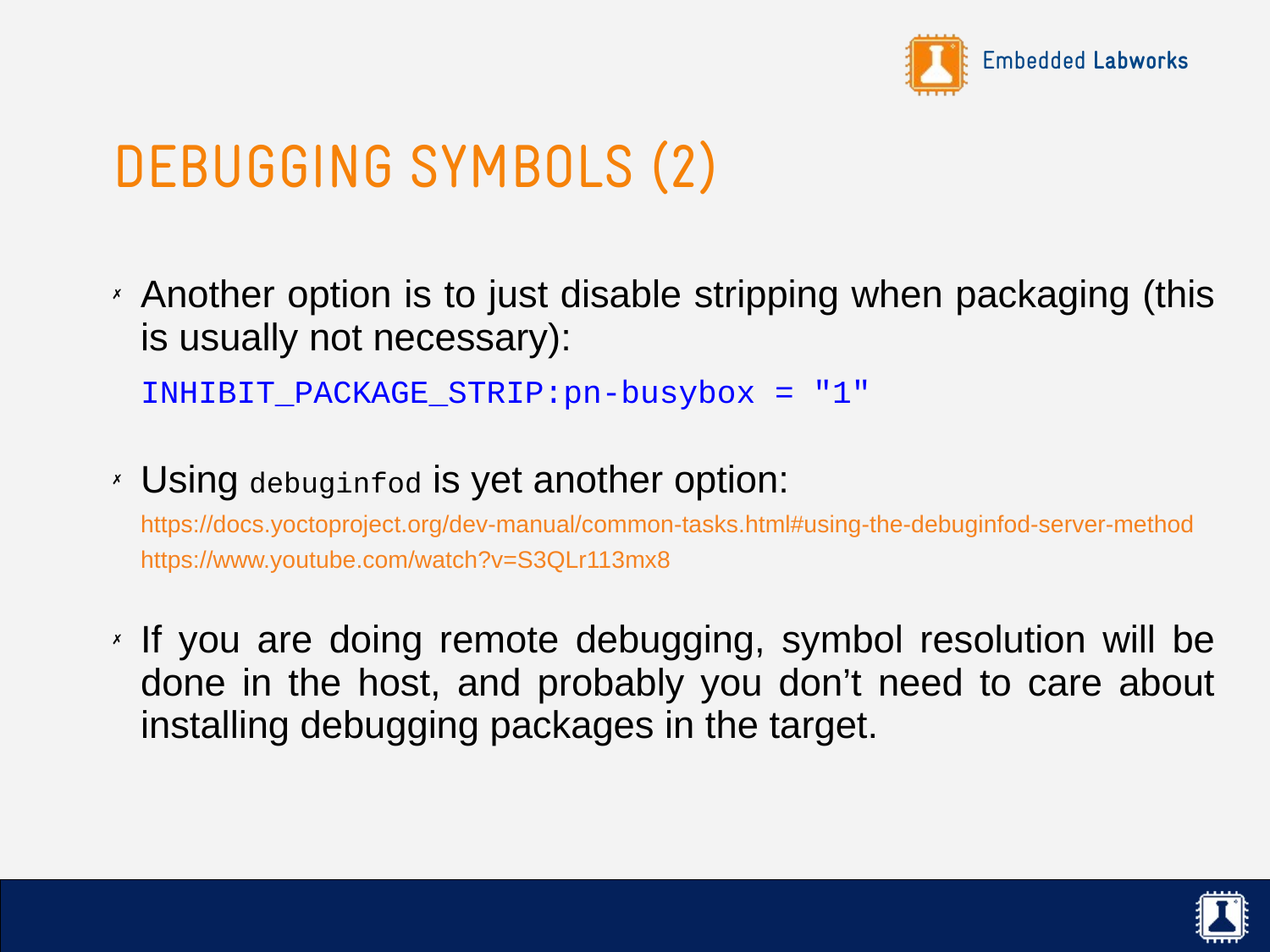

# OPTIMIZATION (1)

- ✗ When building an application, the compiler may generate an optimized binary that does not match the source code, impacting the debug experience.
- $\times$  The variable SELECTED OPTIMIZATION specifies the optimization flags passed to the C compiler when building for the target.
- ✗ SELECTED\_OPTIMIZATION takes by default the value of FULL\_OPTIMIZATION: FULL\_OPTIMIZATION = "-O2 -pipe \${DEBUG\_FLAGS}"
- ✗ If DEBUG\_BUILD="1", then the variable SELECTED\_OPTIMIZATION will take the value of DEBUG\_OPTIMIZATION:

DEBUG\_OPTIMIZATION = "-Og \${DEBUG\_FLAGS} -pipe"

✗ This may vary depending on the distro you are building (e.g. poky-tiny sets -Os to enable size optimization).

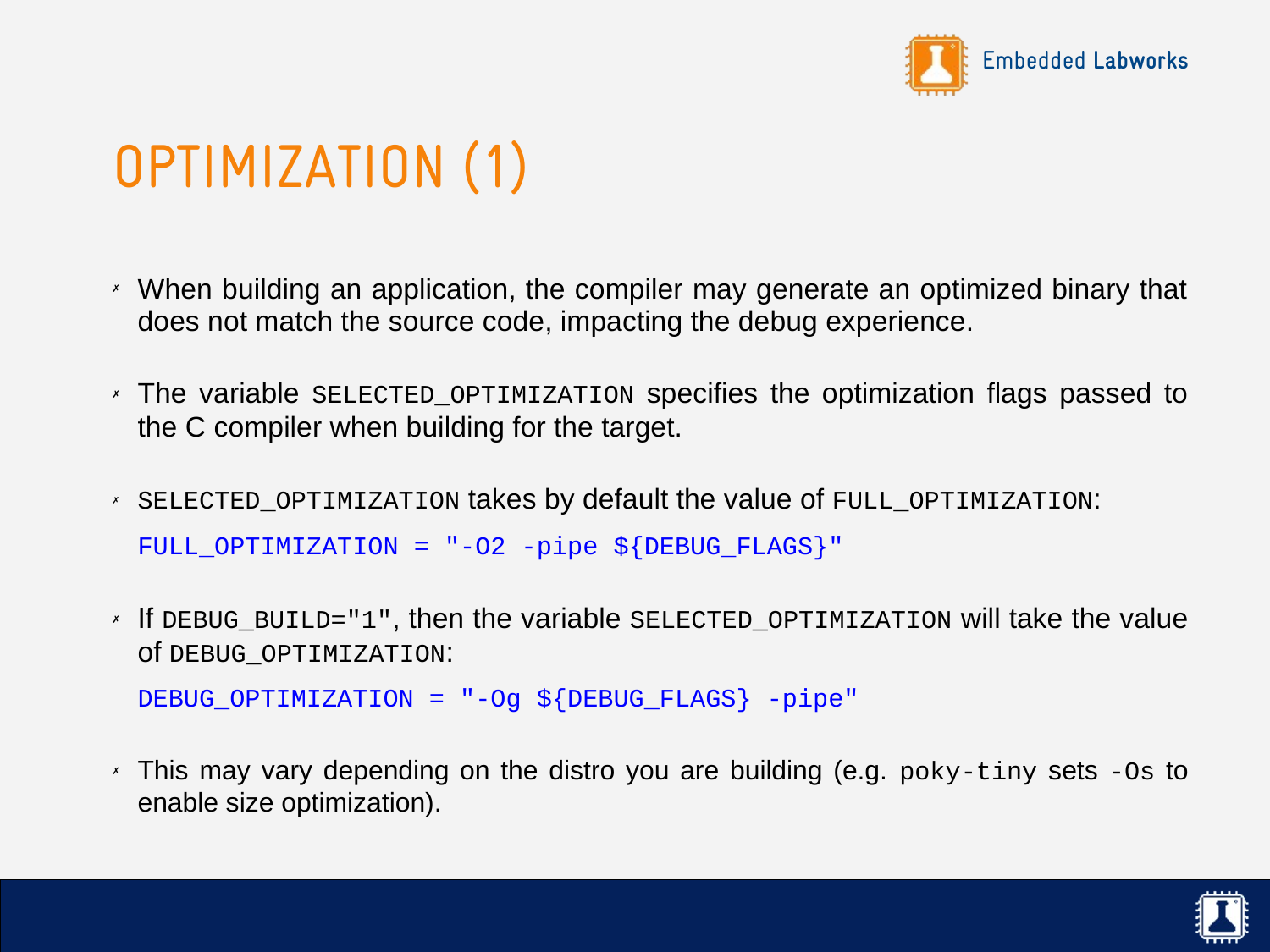

# OPTIMIZATION (2)

- ✗ Compiling all applications without optimization: DEBUG\_BUILD = "1"
- ✗ Compiling a specific application without optimization: DEBUG\_BUILD:pn-busybox = "1"
- ✗ Be aware that disabling optimizations may influence the system's behavior (it may even hide bugs!), so do it only when necessary.

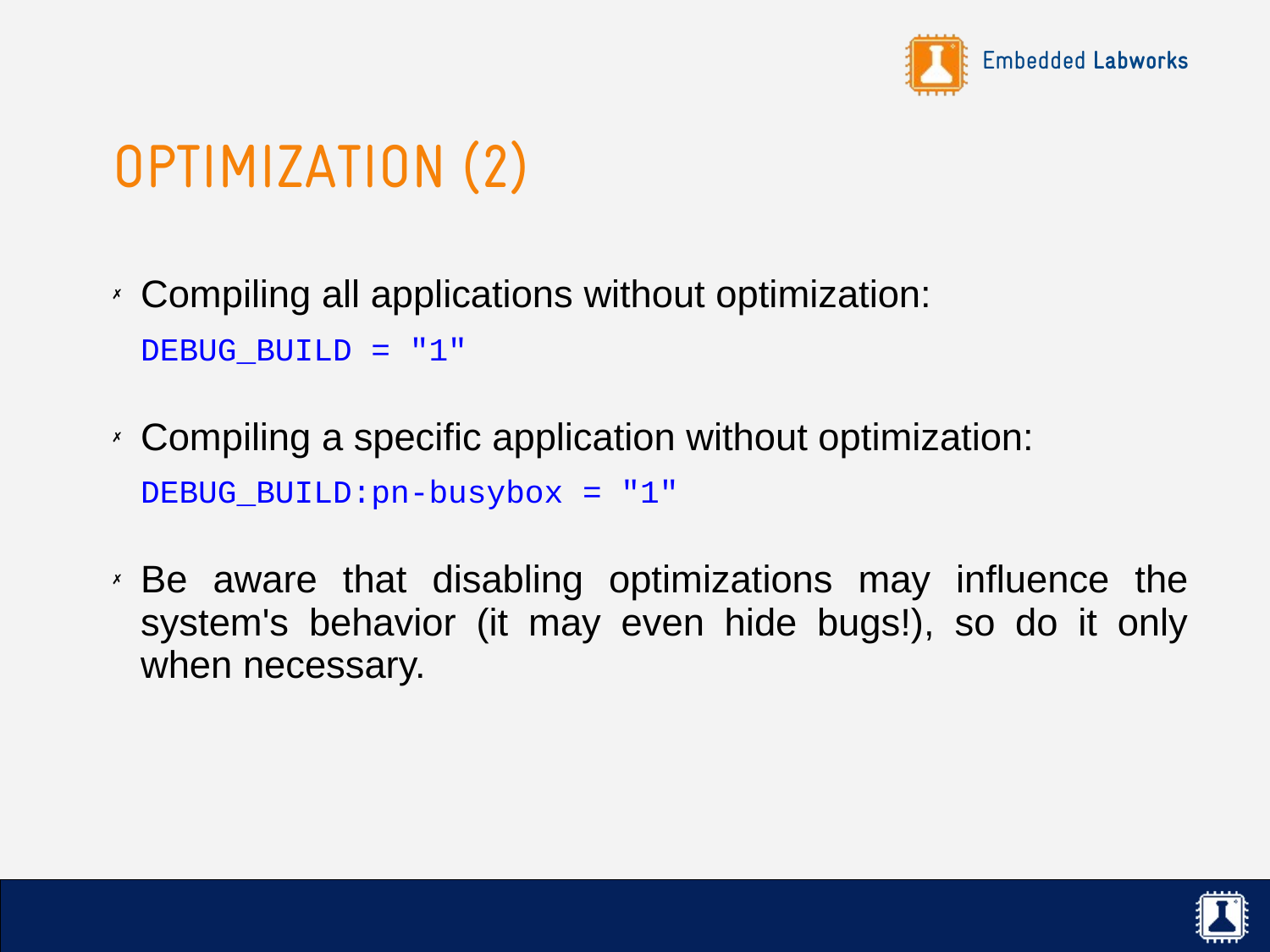

#### SECURITY FLAGS

- ✗ If your distro is building applications with security flags enabled, the debugging experience might be impacted.
- ✗ This is true for Poky-based distros (currently it includes security\_flags.inc), which enables security-related compiler flags by default.

require conf/distro/include/security\_flags.inc

✗ In particular, if PIE (Position Independent Executable) is enabled, we are not able to easily resolve symbols, and you might want to disable it for a specific application during a debugging session:

SECURITY\_CFLAGS:pn-busybox = "\${SECURITY\_NOPIE\_CFLAGS}"

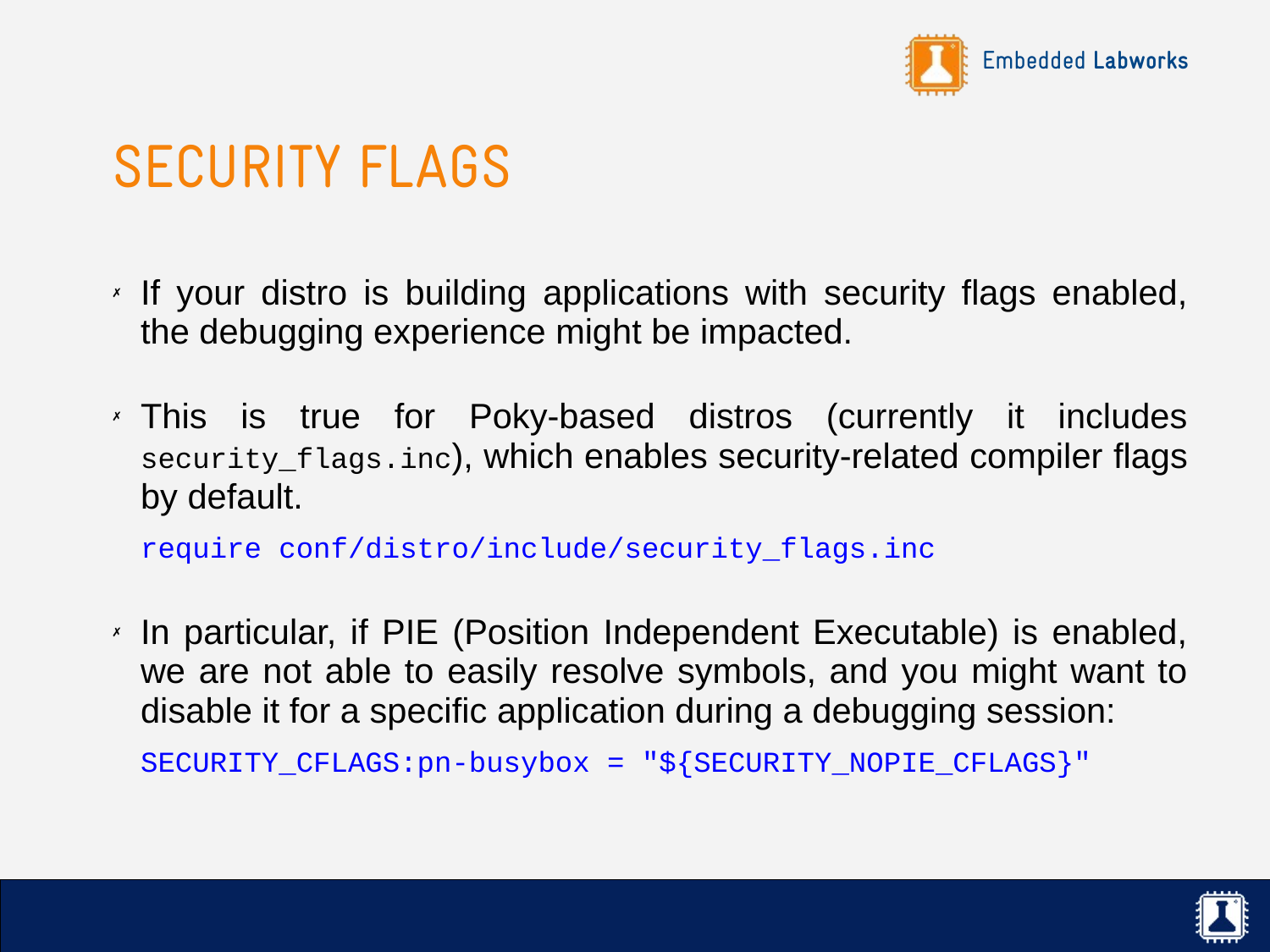

## TARGET DEBUGGING TOOLS (1)

- ✗ To debug an application directly on the target, you will probably need to add a few extra tools to the image.
- ✗ Adding GDB to the rootfs for native debugging: IMAGE\_INSTALL:append = " gdb"
- ✗ Adding GDB server to the rootfs for remote debugging: IMAGE\_INSTALL:append = " gdbserver"
- ✗ The same can be achieved by adding tools-debug to IMAGE\_FEATURES (it will add gdb, gdbserver, mtrace and strace): IMAGE\_FEATURES:append = " tools-debug"

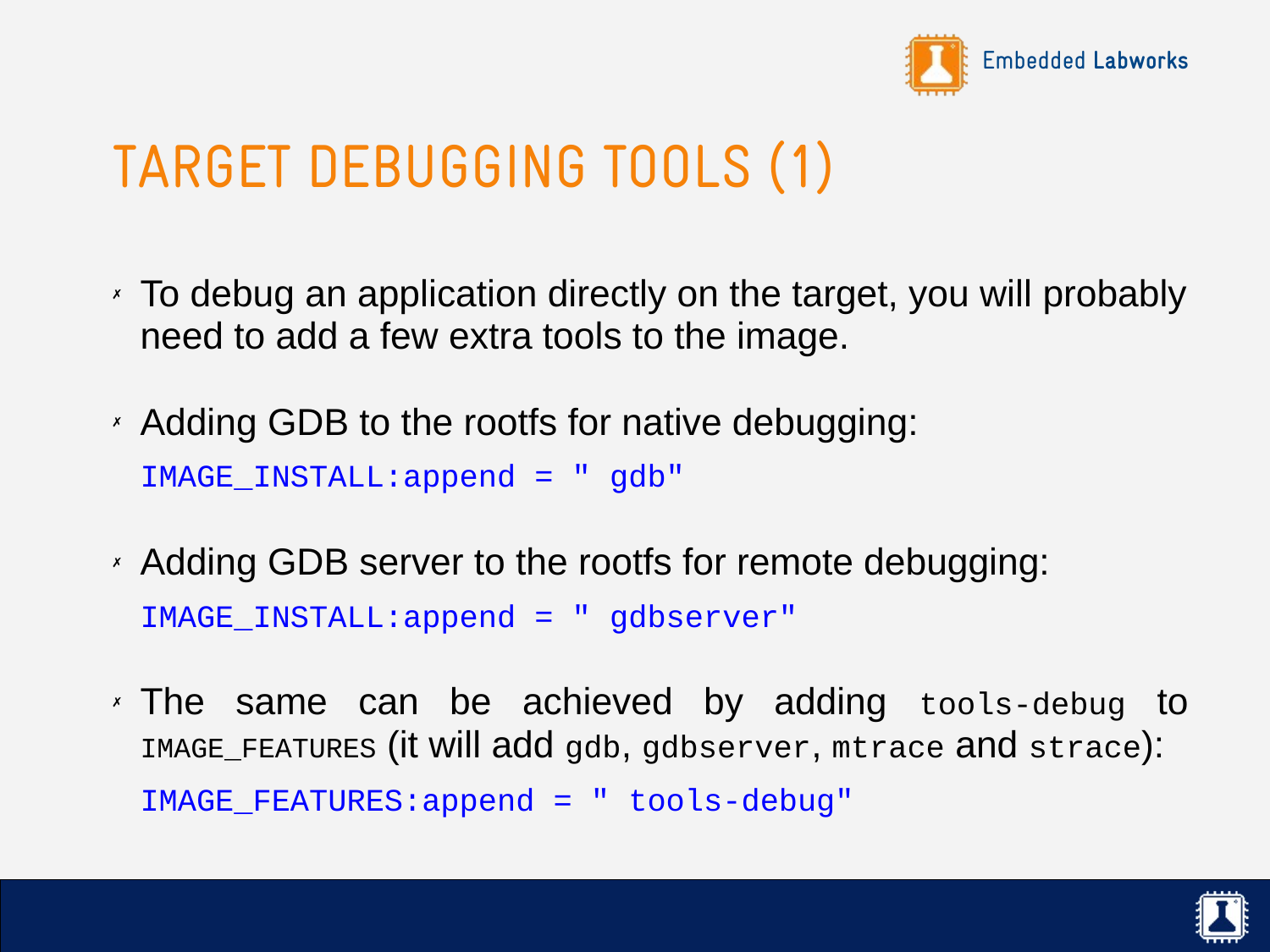

## TARGET DEBUGGING TOOLS (2)

- ✗ Adding Valgrind to the rootfs for memory analysis (the dbg package might also be needed for symbol resolution):
- ✗ IMAGE\_INSTALL:append = " valgrind valgrind-dbg"
- ✗ Adding profiling tools (perf, blktrace, powertop, systemtap, lttng, valgrind, etc): IMAGE\_FEATURES:append = " tools-profile"
- ✗ Enable Eclipse debugging (gdbserver, tcf-agent, openssh-sftp-server): IMAGE\_FEATURES:append = " eclipse-debug"
- $\lambda$  For easy connection to the target, debug-tweaks is useful: EXTRA IMAGE FEATURES = "debug-tweaks"

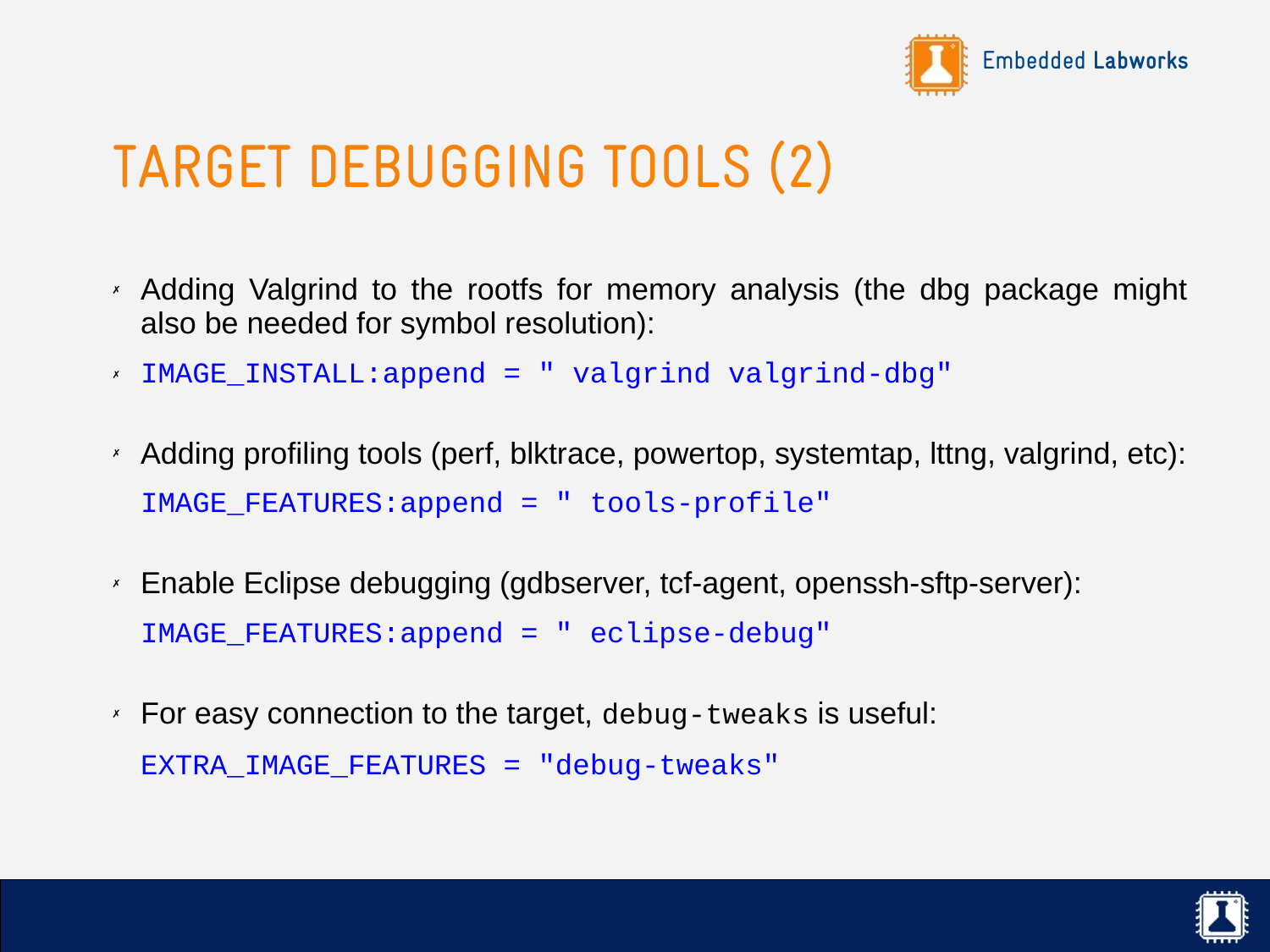

## HOST DEBUGGING TOOLS (1)

- ✗ In the host machine, for remote debugging or post-mortem analysis, you will need:
	- ✗ **Sysroot** (including the source code and binaries with debugging symbols).
	- ✗ **Debugging tools** (GDB, addr2line, etc).
- ✗ One can generate a stripped-down version of the filesystem for debugging with the following configuration:

```
IMAGE_GEN_DEBUGFS = "1"
```

```
IMAGE_FSTYPES_DEBUGFS = "tar.bz2"
```
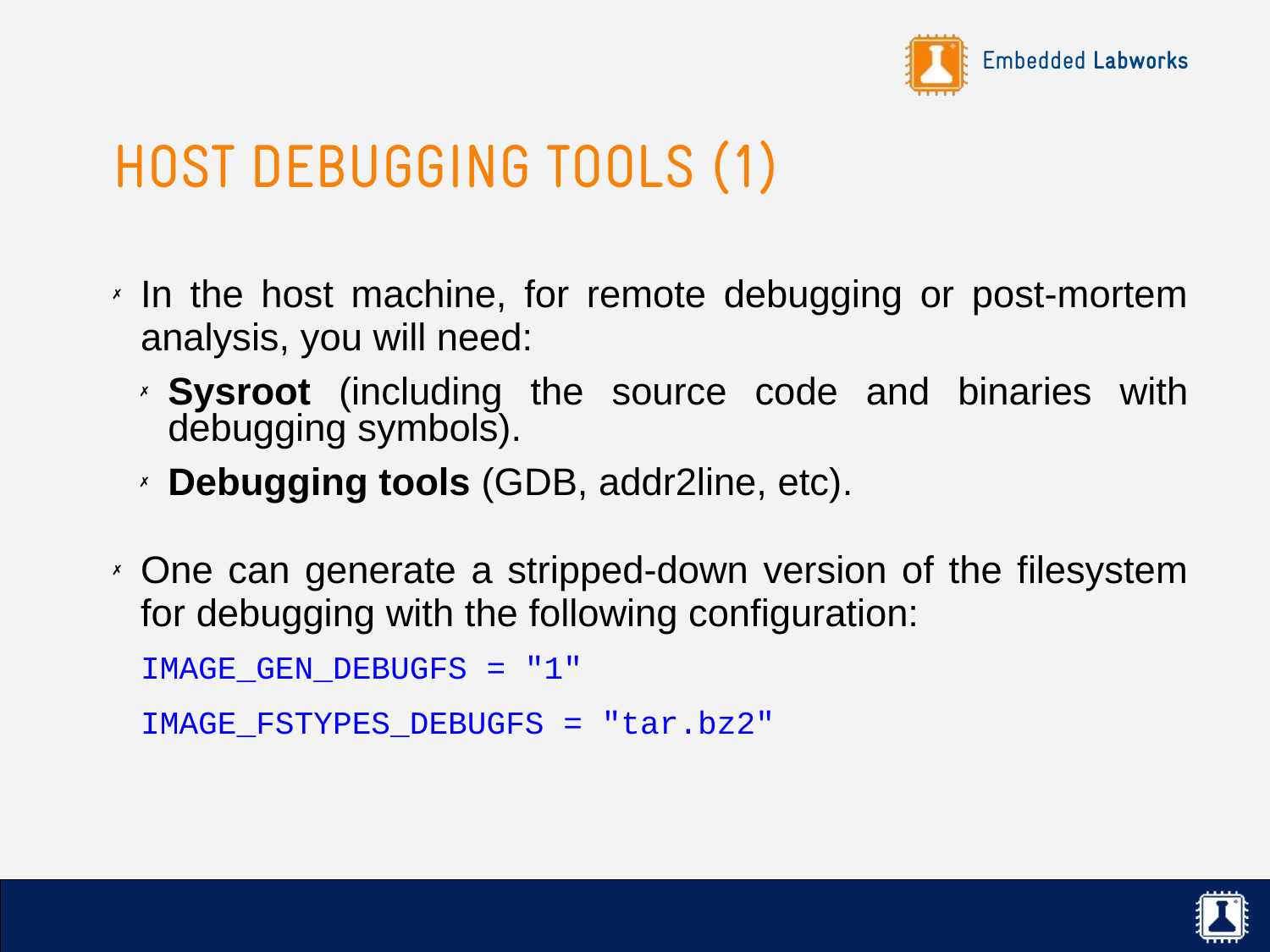

## HOST DEBUGGING TOOLS (2)

- ✗ Then a minimal toolchain with only the tools can be generated with:
	- \$ bitbake meta-toolchain
- ✗ Another approach is to generate a complete SDK that will contain the sysroot with debugging symbols and all required tools:
	- \$ bitbake -c populate\_sdk <your-image>

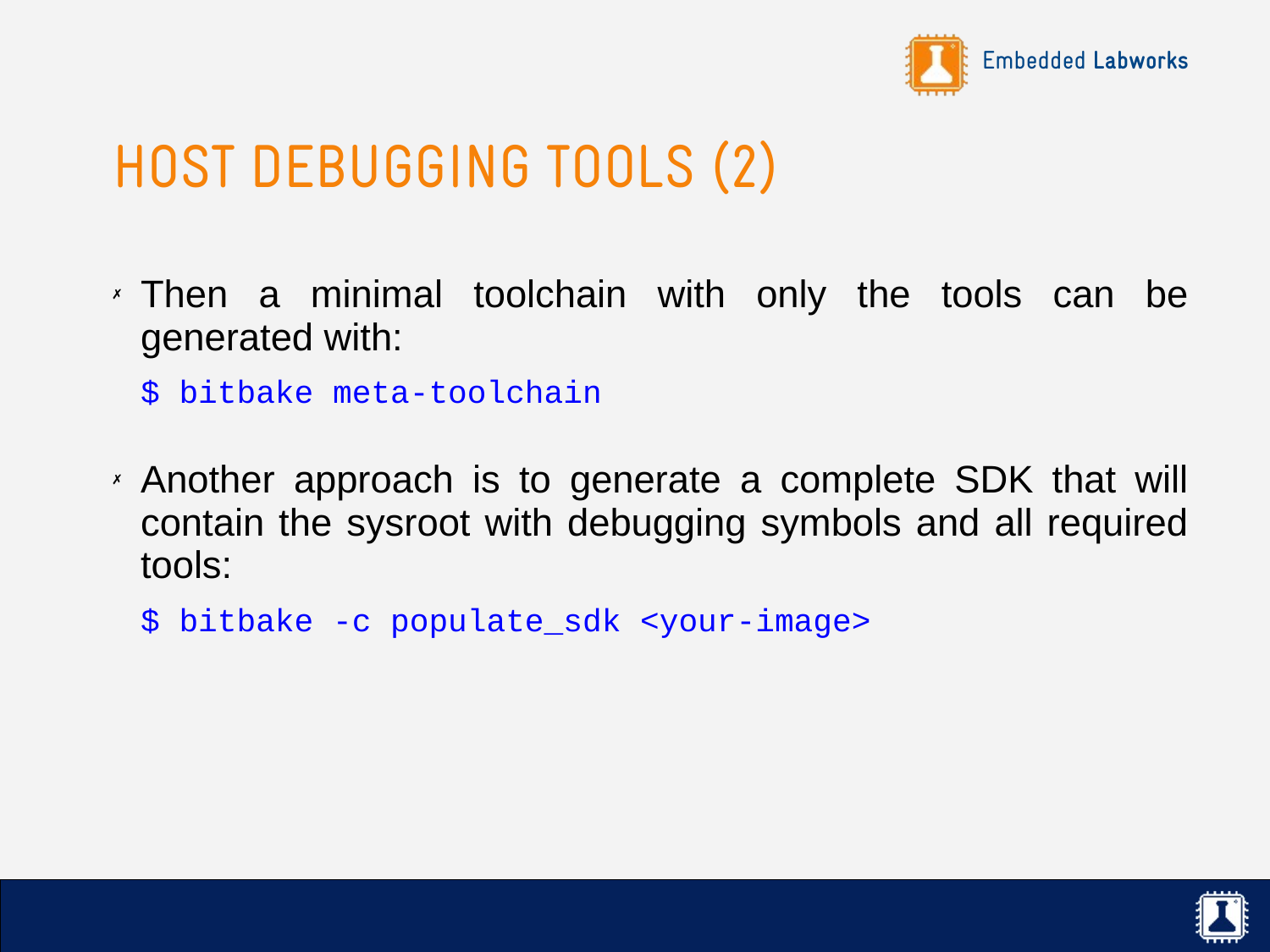

# HANDS ON 1: ENVIRONMENT (1)

✗ Connect to the build server:

\$ ssh <username>@<hostname>

✗ Go to the poky directory and inspect its content (don't inspect meta-yps2021-debugging yet, since there are some patches in this layer that were created to inject bugs in the OS for the exercises):

```
$ cd yp-summit-nov-21/poky/
$ ls
```
 $x$  Initialize the build environment

```
$ source ./oe-init-build-env build-debug
```
- $\lambda$  Inspect the local.conf file (some packages are already enabled and prebuilt to prevent long build times during the class):
	- \$ cat conf/local.conf

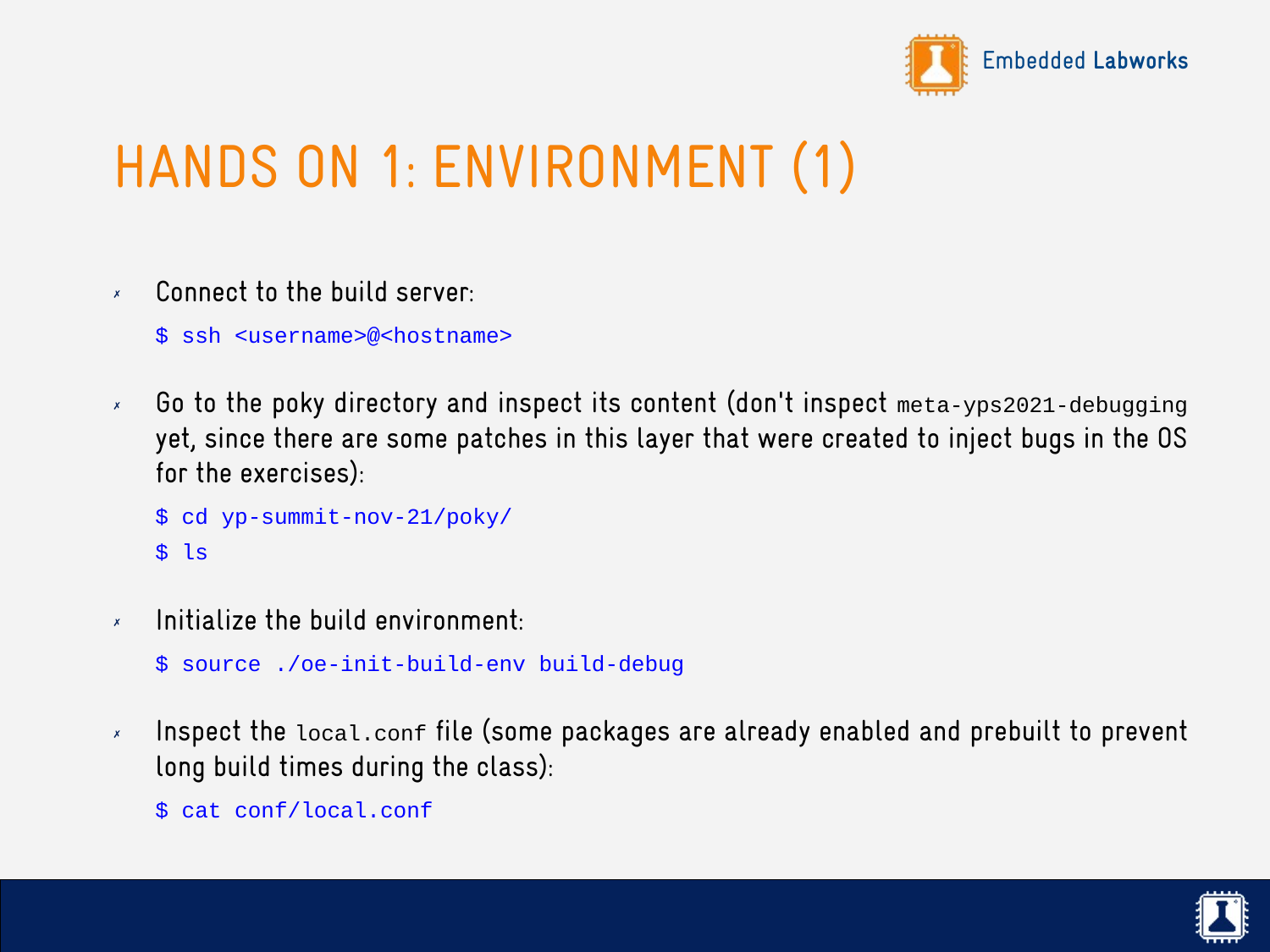

# HANDS ON 1: ENVIRONMENT (2)

- ✗ The image core-image-base is already built, so you don't need to build it again.
- $\times$  Run the image with QEMU there are a few bugs in the image, but the boot should work just fine  $;-$ )
	- \$ runqemu nographic qemuarm64
- $\times$  Login with the  $root$  user (no password) and play around with the OS. When you are done, exit QEMU by typing  $CTRL-a + x$ .
- ✗ Open another terminal (use a terminal multiplexer like tmux or create a new ssh connection) and test the SDK:

```
$ cd ~/yp-summit-nov-21/poky/sdk-debug
```
- \$ source ./environment-setup-cortexa57-poky-linux
- \$ echo \$CC

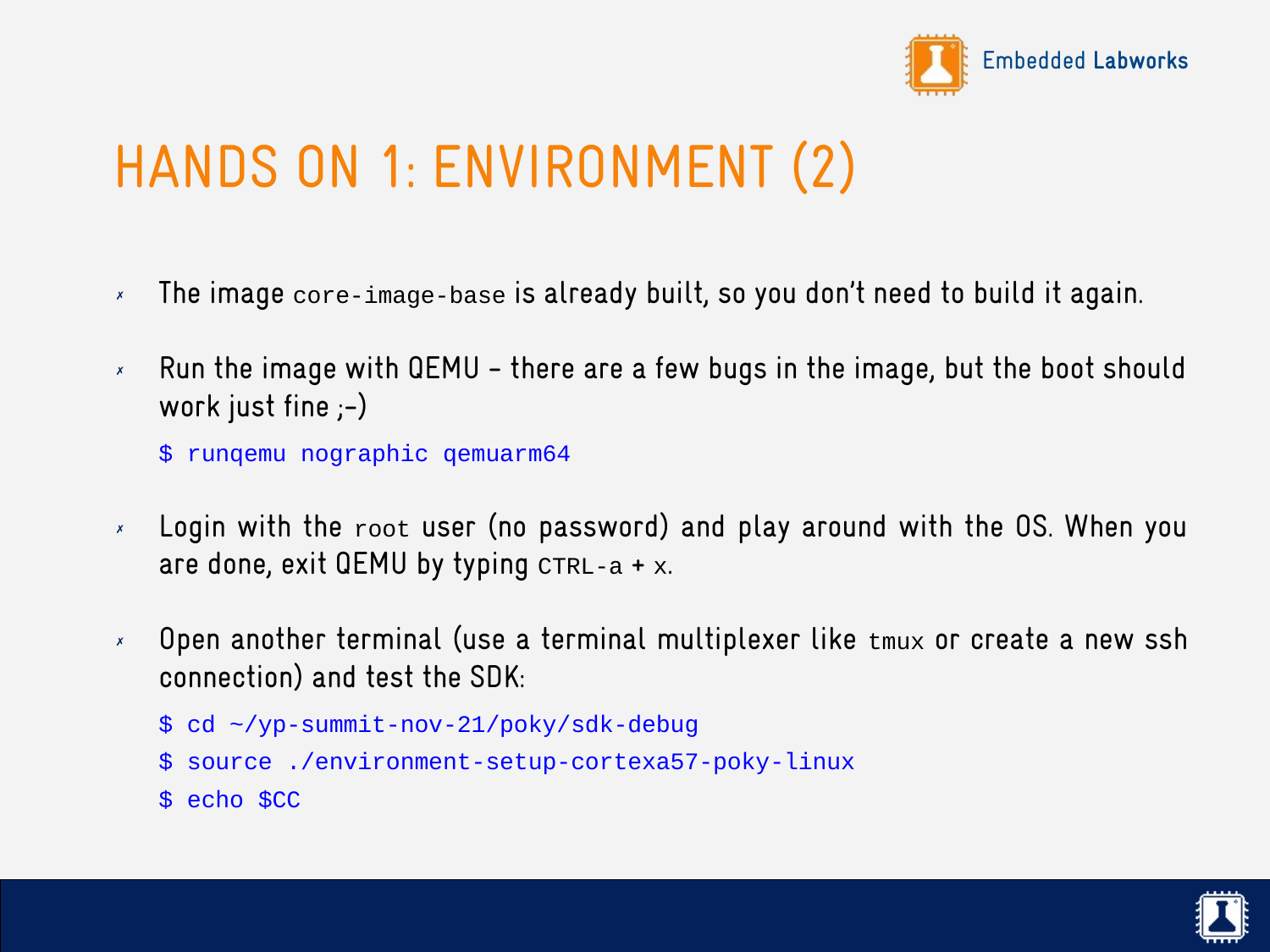

## Linux debugging

Core dump analysis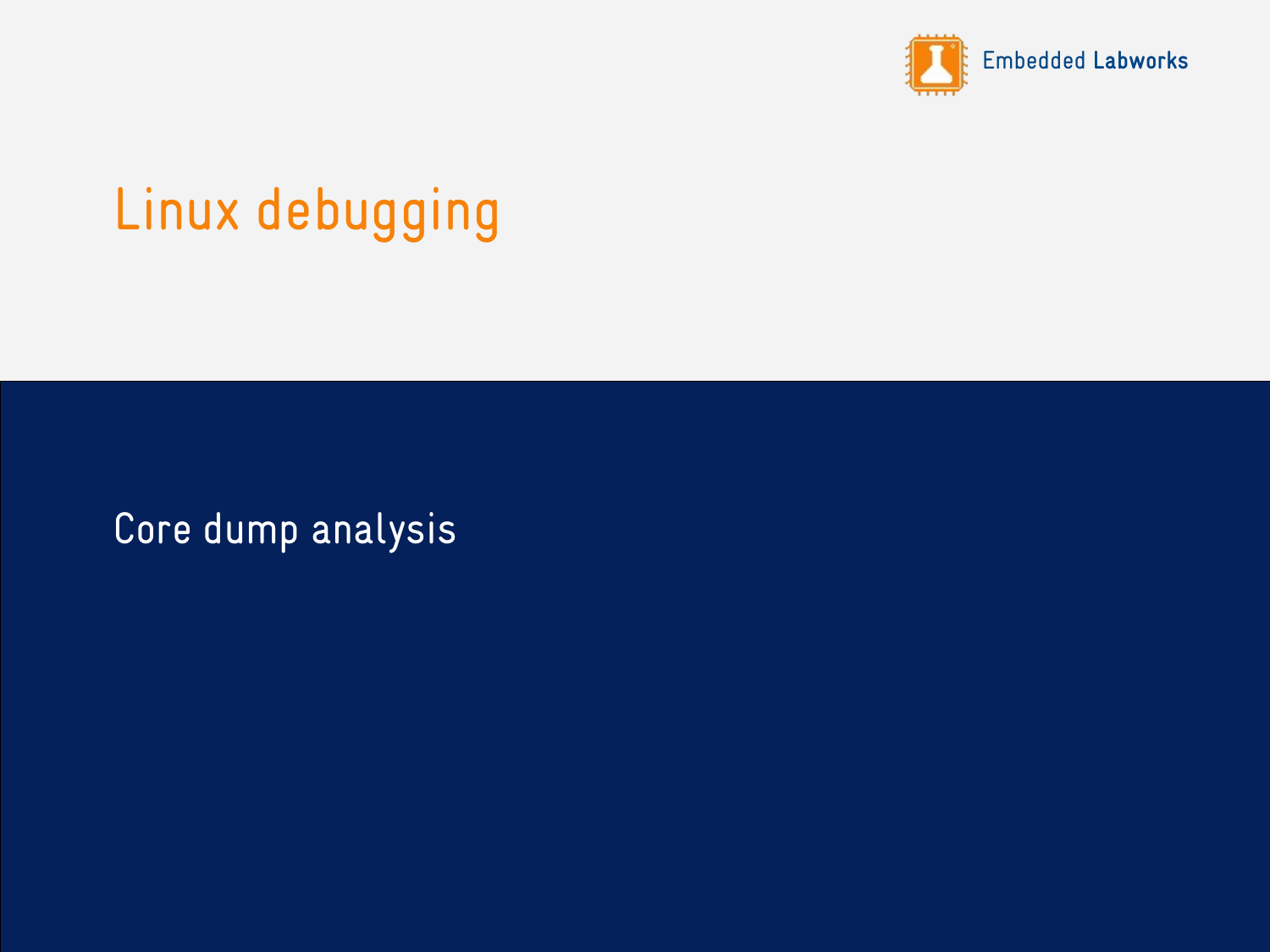

## CORE DUMP

- ✗ Core dump is a file that contains a snapshot of the memory of a process.
- ✗ The core dump is generated when a process receives some signals, including SIGQUIT, SIGILL, SIGABRT, SIGFPE and SIGSEGV.
- ✗ One of the most common situations of a core dump generation is when an application abruptly terminates its execution due to a crash (invalid memory access, division by zero, etc).
- $\lambda$  The core dump can be used in a debugger to inspect the state of the process at the time it was terminated.

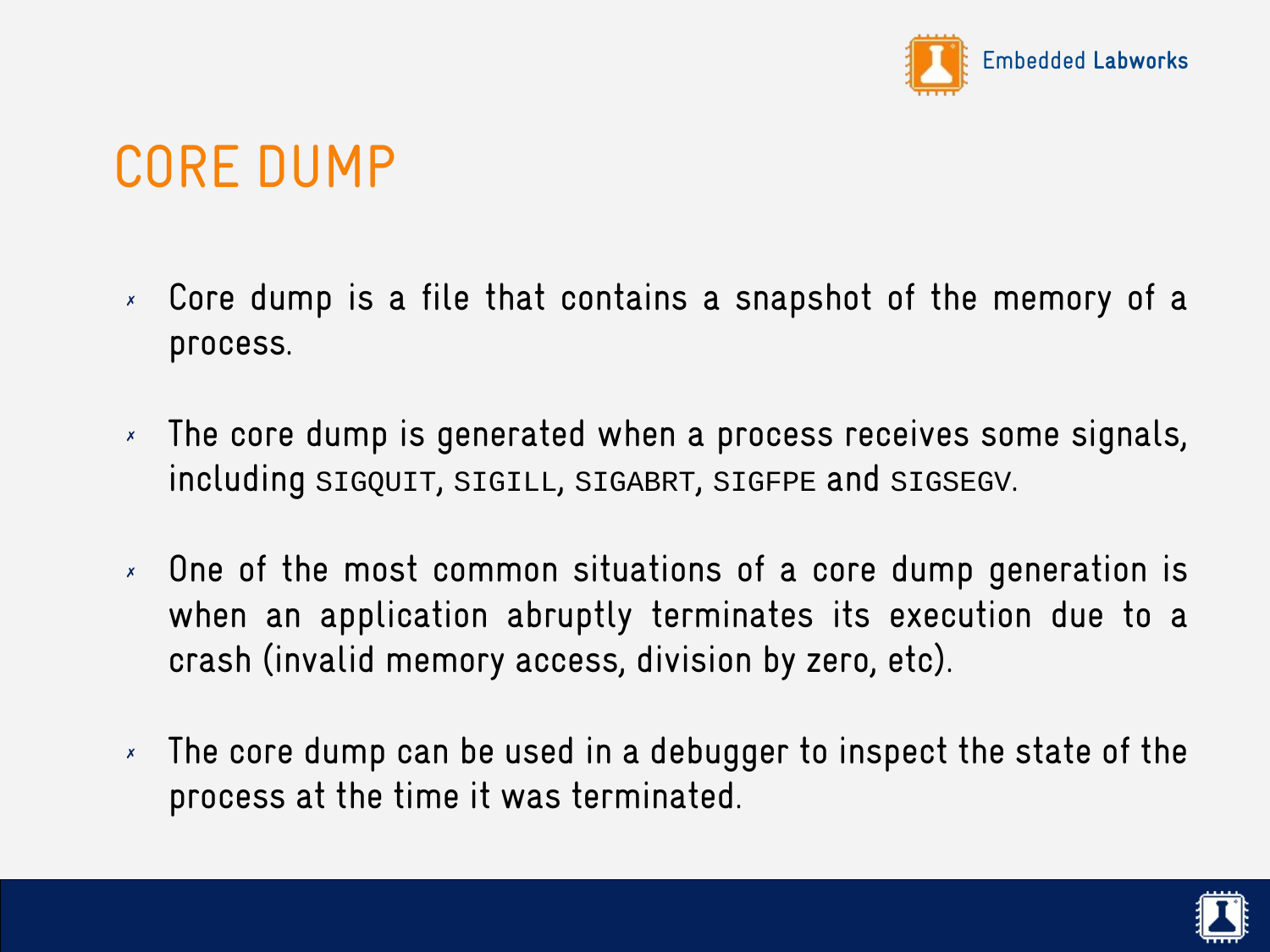

## CORE DUMP REQUIREMENTS

- ✗ There are a few requirements for the core dump file to be generated, including:
	- ✗ The process needs permission to create the core dump file.
	- ✗ It's mandatory to have enough space on the file system.
	- The core file size limit setting (RLIMIT\_CORE) for the process needs to be properly configured.
- ✗ The process's RLIMIT\_CORE setting is usually zero, which prevents the core dump file from being generated. To change this setting, we can use the ulimit command:
	- # ulimit -c unlimited

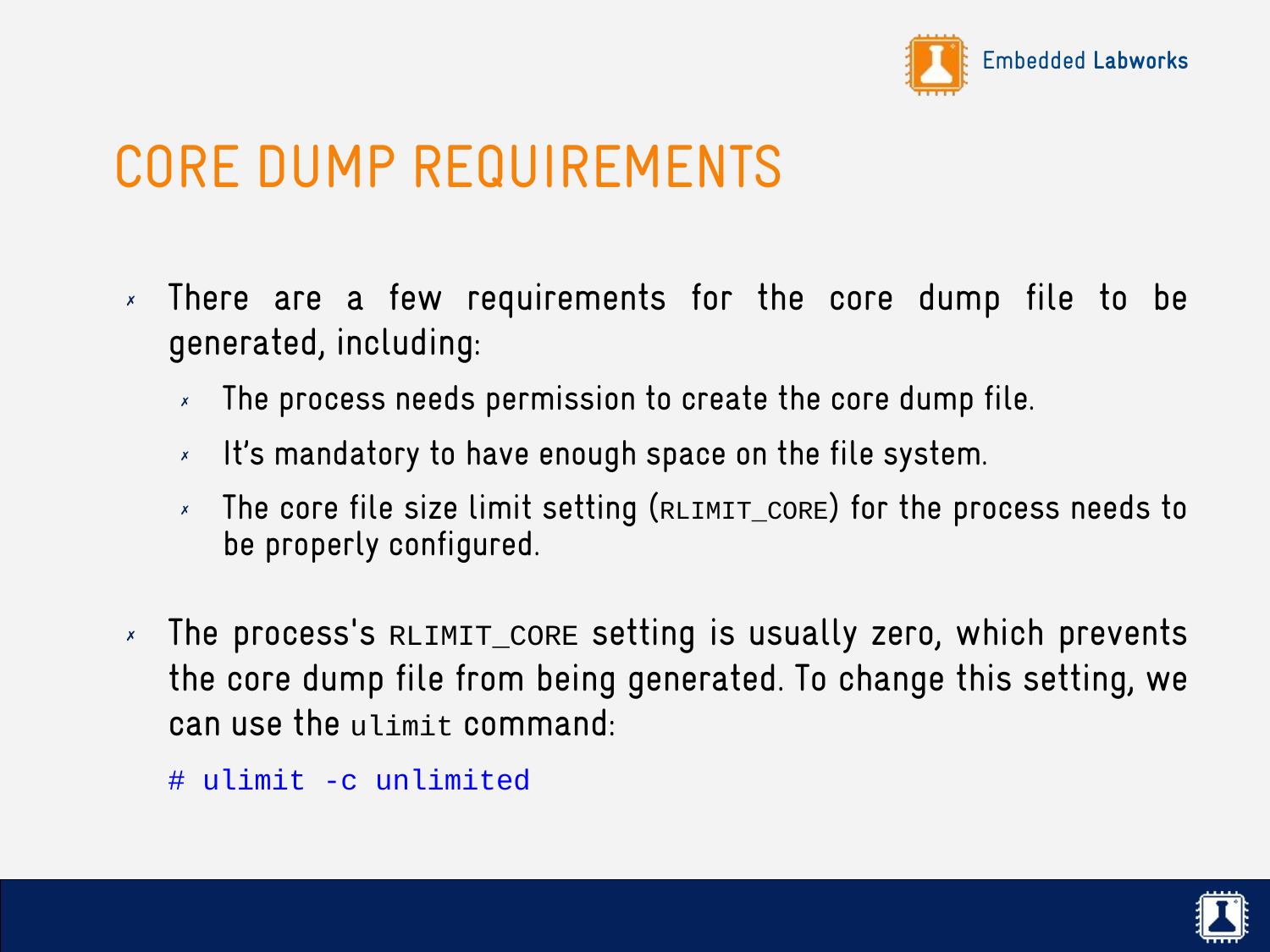

## CORE DUMP GENERATION

- $\times$  By default, the name of the core dump file is core, generated in the working directory of the application.
- ✗ The name of the core dump file can be changed in /proc/sys/kernel/core\_pattern.
- ✗ More information is available on the core man page:
	- \$ man 5 core

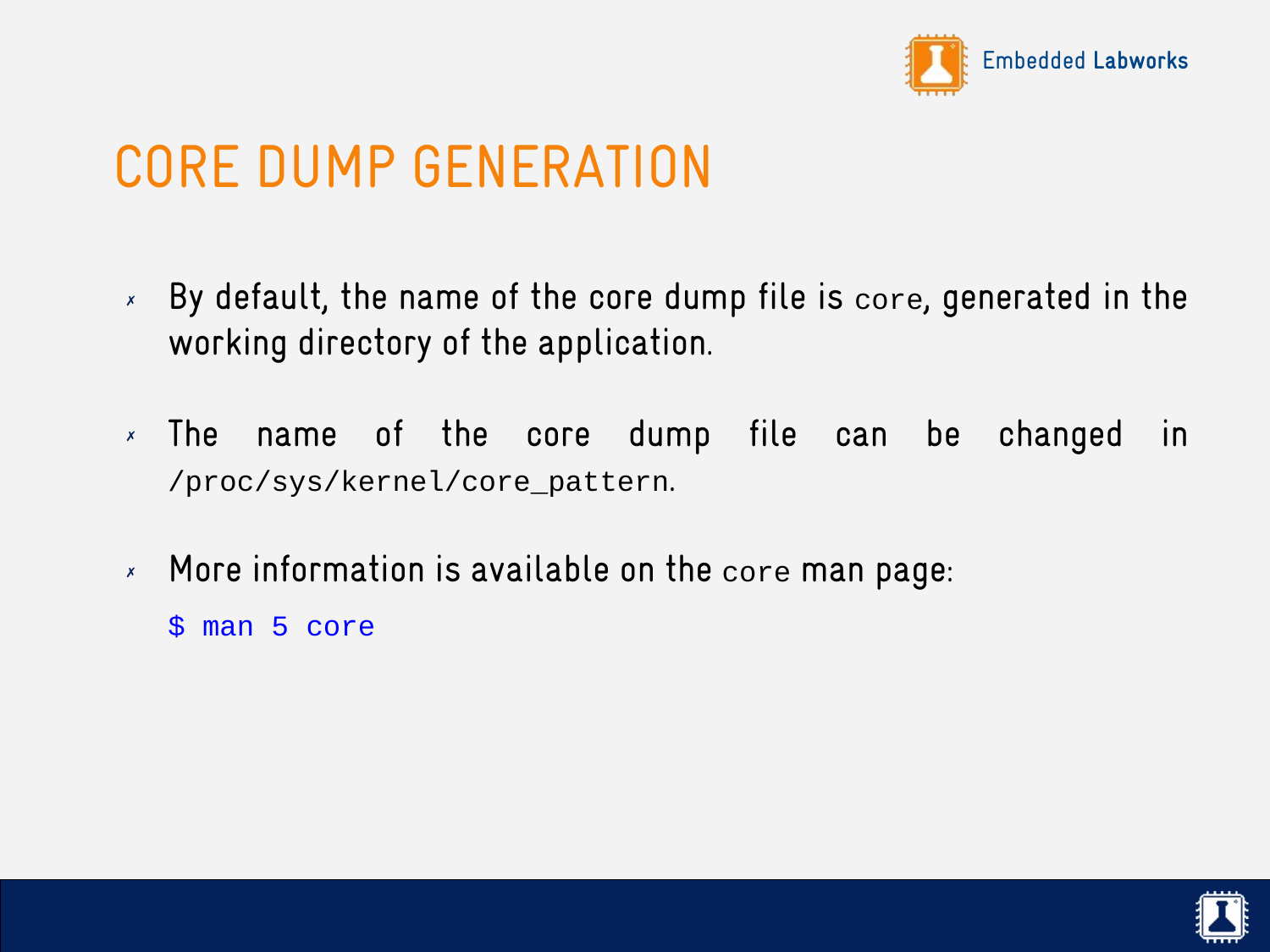

# CORE DUMP ANALYSIS ON YOCTO (1)

✗ Let's say an application called myapp is crashing:

```
# myapp
Segmentation fault
```
- $\lambda$  The first step is to recompile the application without the security flags: # add to local.conf SECURITY\_CFLAGS:pn-myapp = "\${SECURITY\_NOPIE\_CFLAGS}"
- $\lambda$  Now you can generate the core dump file and transfer it to your host machine:

```
# ulimit -c unlimited
# myapp
Segmentation fault (core dumped)
# ls -l core
-rw------- 1 root root 438272 Nov 5 18:14 core
```
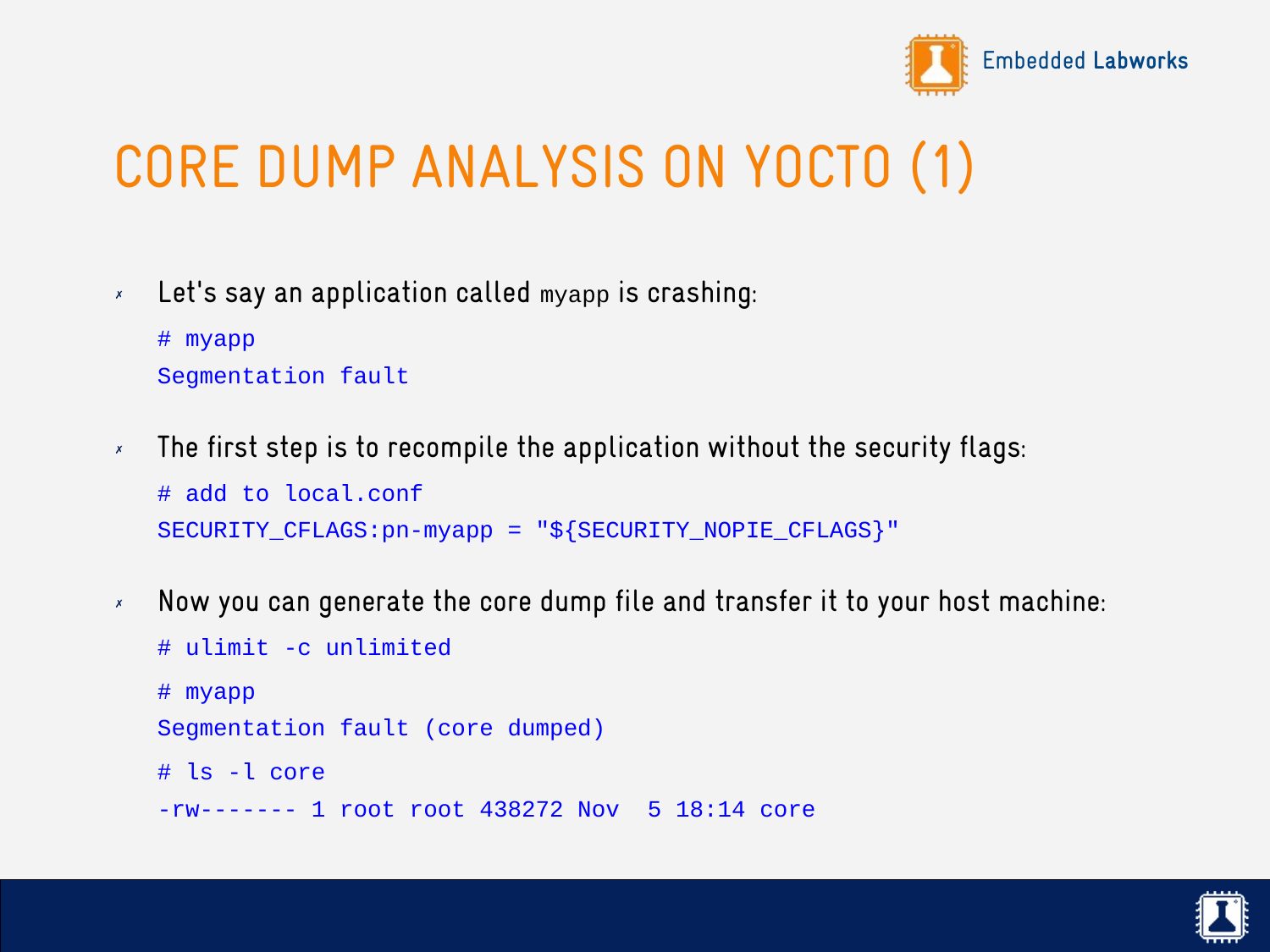

## CORE DUMP ANALYSIS ON YOCTO (2)

- ✗ Next, setup the SDK environment and go to the sysroot directory:
	- \$ source <SDK\_DIR>/environment-setup-cortexa57-poky-linux
	- \$ cd <SDK\_DIR>/sysroots/cortexa57-poky-linux/
- ✗ To do the core dump analysis with GDB, you will need the **source code** of the application and the binary with **debugging symbols**.
- $\times$  To make it easier for GDB to find the sources, you can set the application's source code directory in its configuration file:

\$ echo "dir usr/src/debug/myapp/1.0-r0/myapp-1.0/src" >> ~/.gdbinit

✗ To search for the binary with debugging symbols, you can simply use find: \$ find . -name myapp 2>/dev/null | grep "\.debug"

./usr/sbin/.debug/myapp

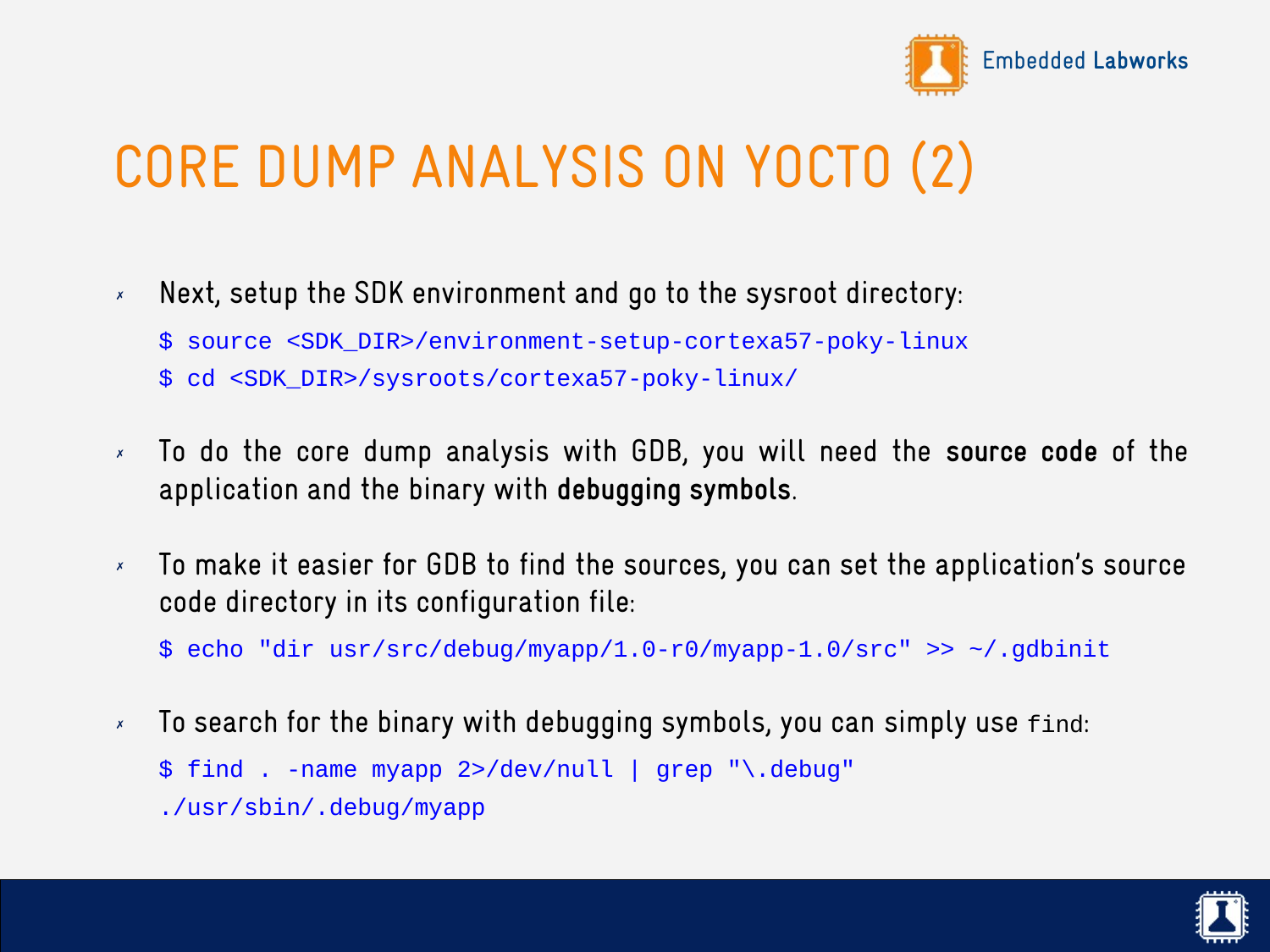

## CORE DUMP ANALYSIS ON YOCTO (3)

✗ Now you can run GDB to analyse the core dump file:

```
$ aarch64-poky-linux-gdb ./usr/sbin/.debug/myapp -c ~/core
...
Core was generated by `myapp'.
Program terminated with signal SIGSEGV, Segmentation fault.
#0 0x0000000000401950 in main (void) at ../../myapp-1.0/src/main.c:15
15 *ptr = 10;
(gdb)
```
✗ You can also use -tui for a more graphical view of the source code:

\$ aarch64-poky-linux-gdb -tui ./usr/sbin/.debug/myapp -c ~/core

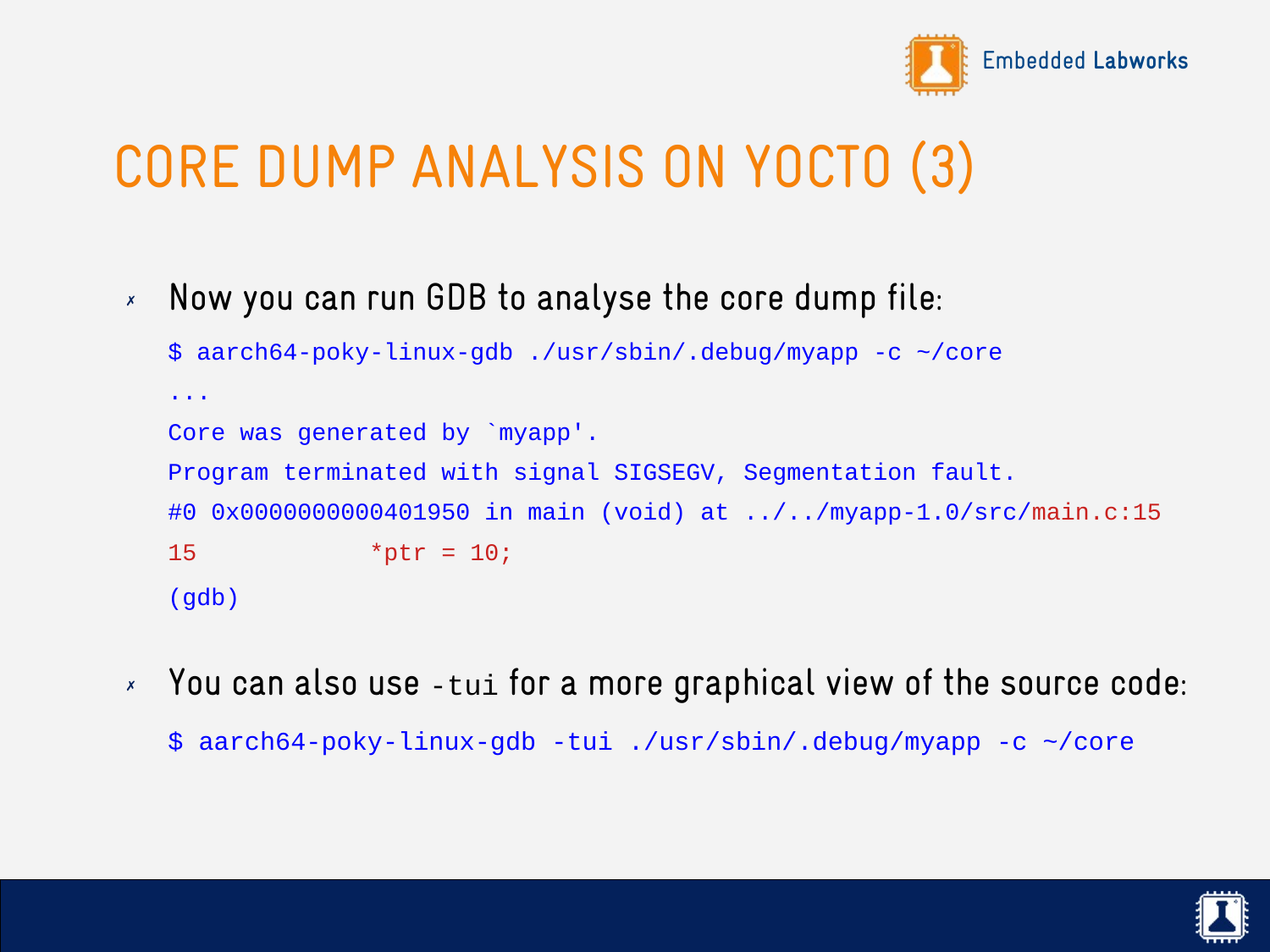

#### HANDS ON 2: CORE DUMP ANALYSIS

 $\times$  Run the command below in the target device (QEMU). The execution will fail with a segmentation Fault error.

# fping -c 5 192.168.0.1

- ✗ Generate a core dump file and transfer it to the host machine.
- ✗ In the host machine, use GDB to find the line of code in the source code of the fping application that is causing the issue.
- ✗ Obs.: You don't have to fix the issue, just find the root cause.

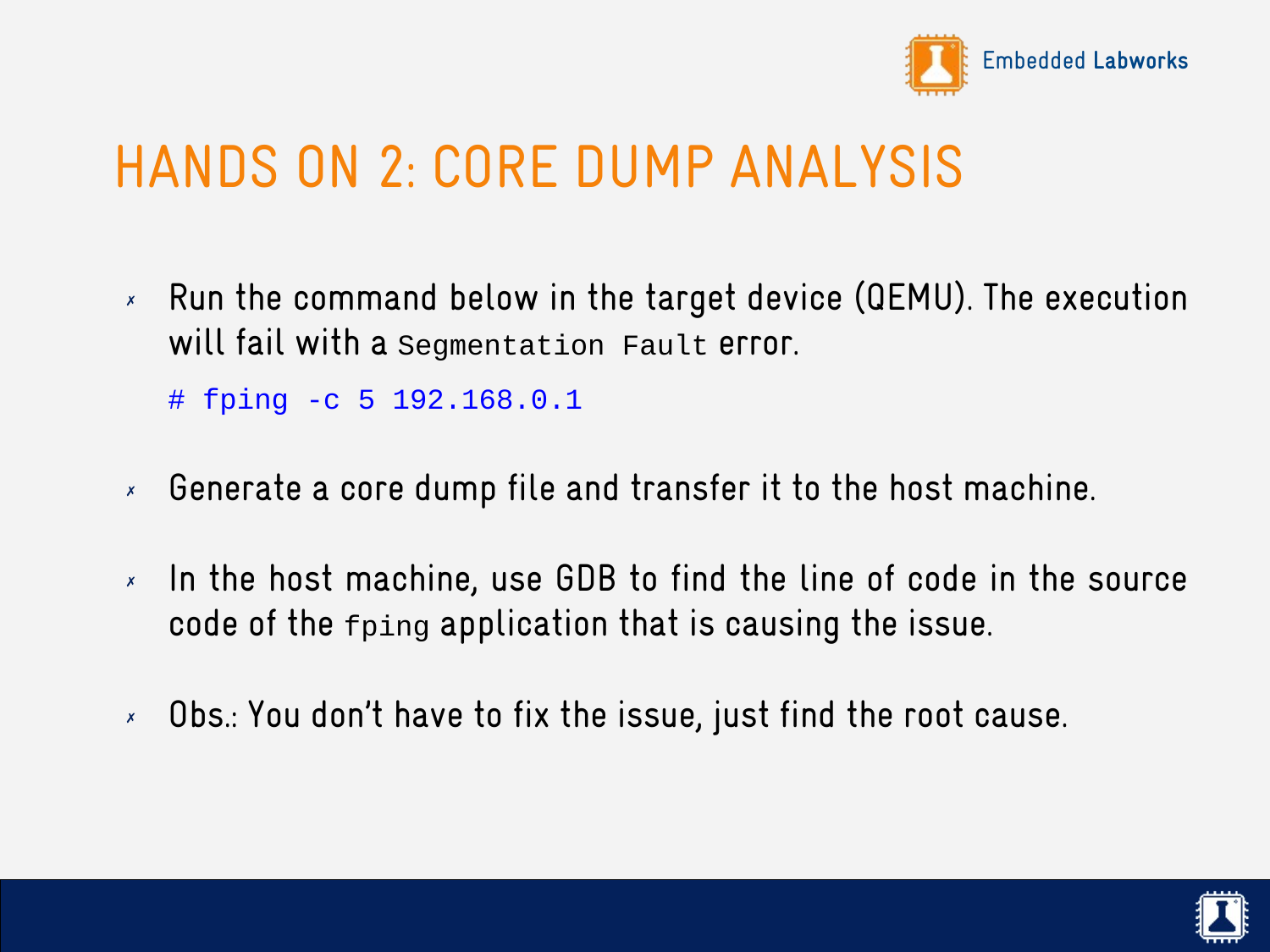

## Linux debugging

#### Remote debugging with GDB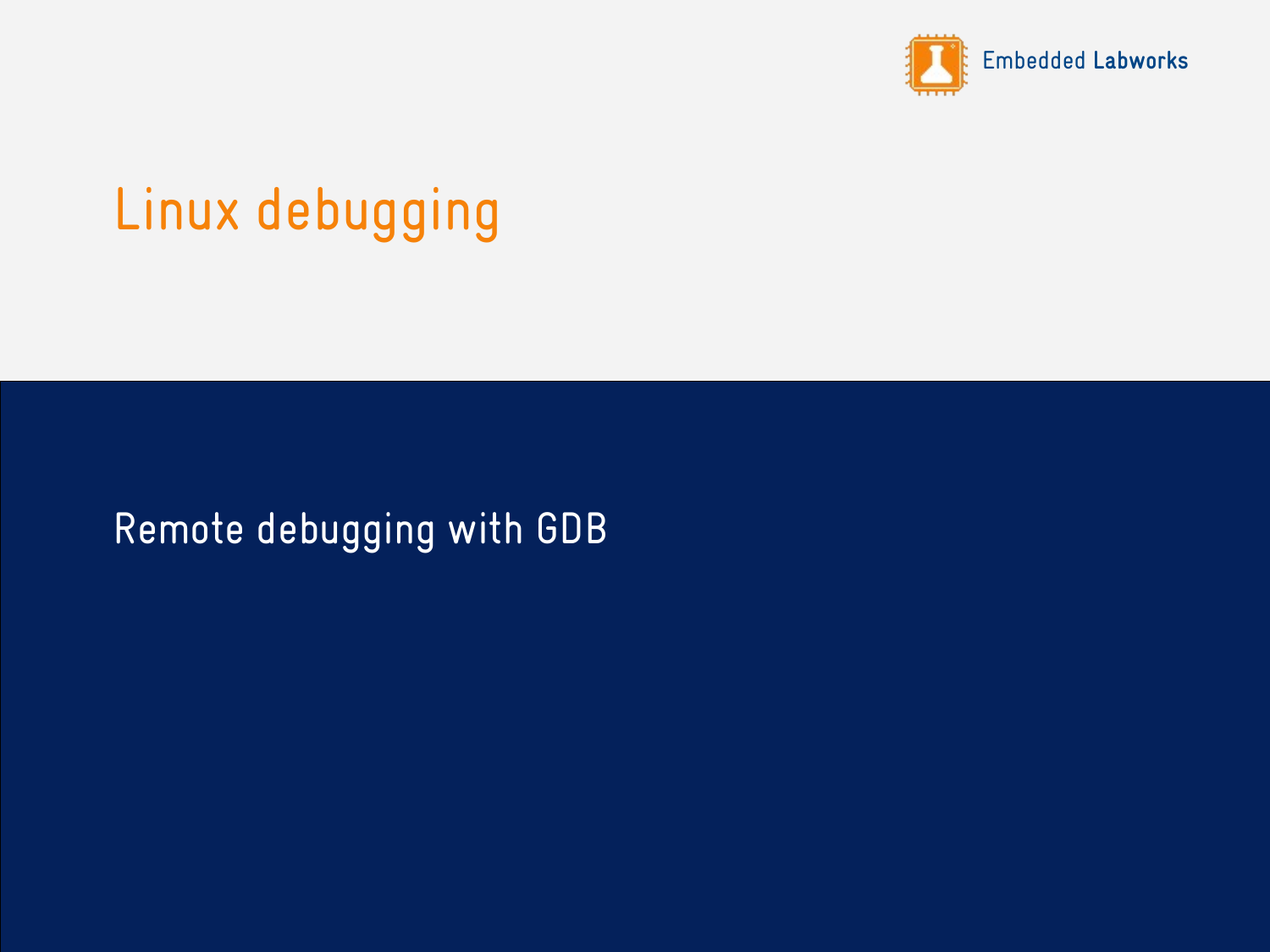

## REMOTE DEBUGGING WITH GDB (1)

✗ GDB (GNU Project debugger) is the main choice for an interactive debugging tool on Linux.

<http://www.gnu.org/software/gdb/>

- ✗ We can debug an application with GDB directly on the target (local debugging) or in the host machine (remote debugging).
	- ✗ Local debugging requires the binary with debug symbols, the source code and development tools (GDB) available on the target.
	- ✗ Remote debugging implies a client-server architecture, having a GDB server running on the target, and everything else (binary with debug symbols, source code, GDB client) in the host machine.

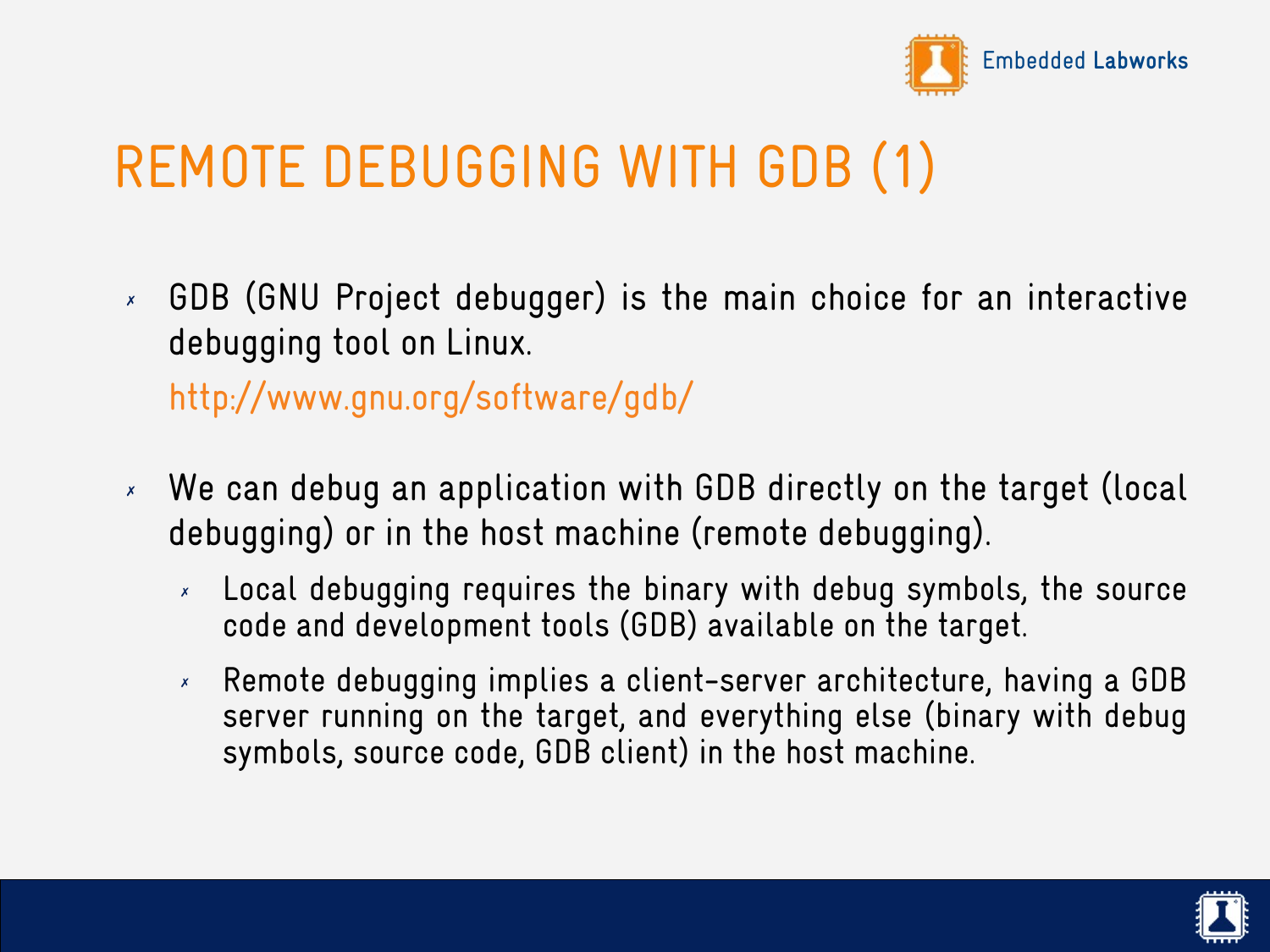

#### REMOTE DEBUGGING WITH GDB (2)



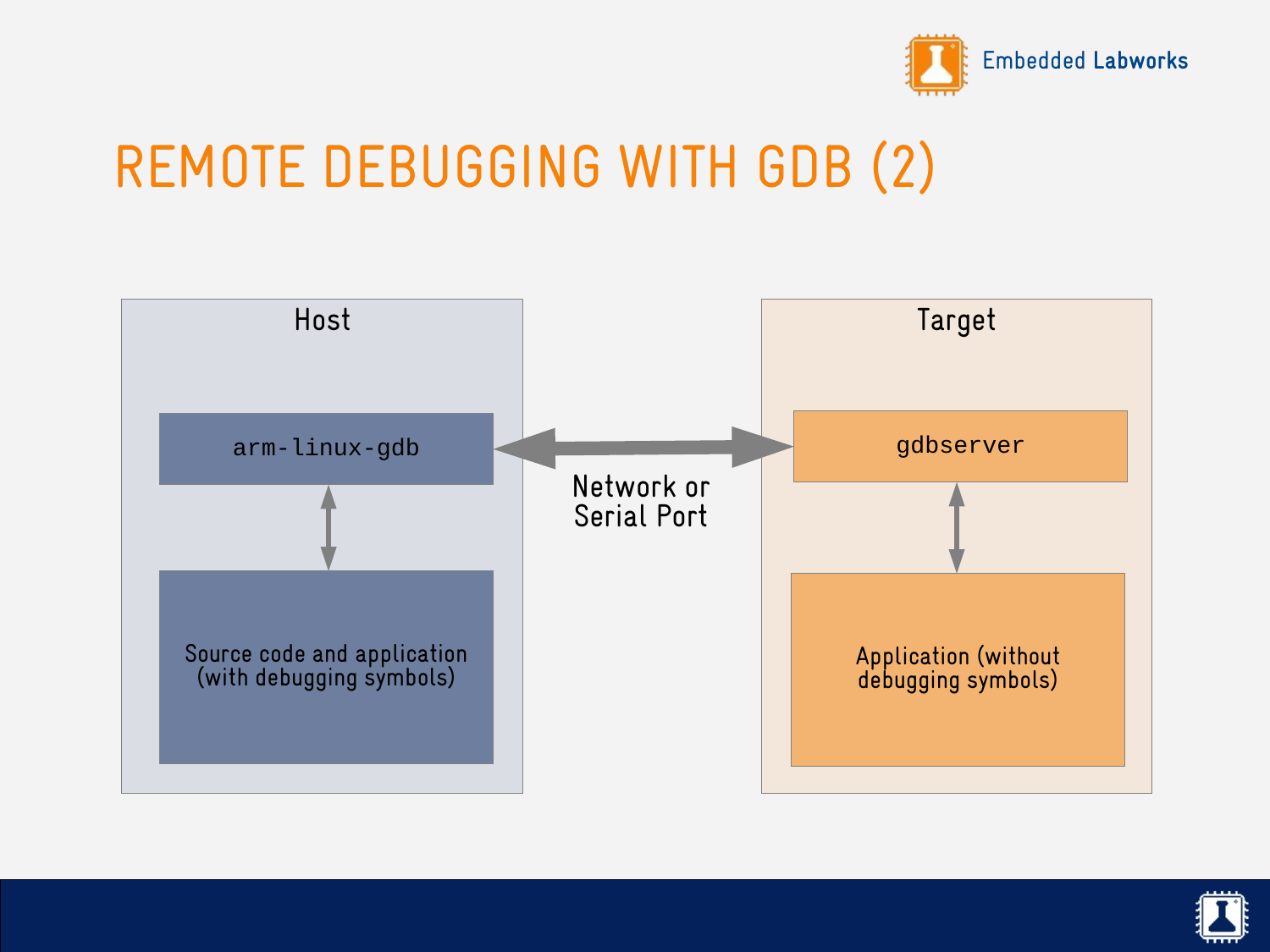

## REMOTE DEBUGGING ON YOCTO (1)

- ✗ Let's say you want to debug an application called myapp.
- ✗ The first step is to recompile the application with optimization and the security flags disabled:

```
# add to local.conf
SECURITY_CFLAGS:pn-myapp = "${SECURITY_NOPIE_CFLAGS}"
DEBUG_BUILD:pn-myapp = "1"
```
- ✗ Now you can run GDB server on the target:
	- # gdbserver :3000 /usr/sbin/myapp

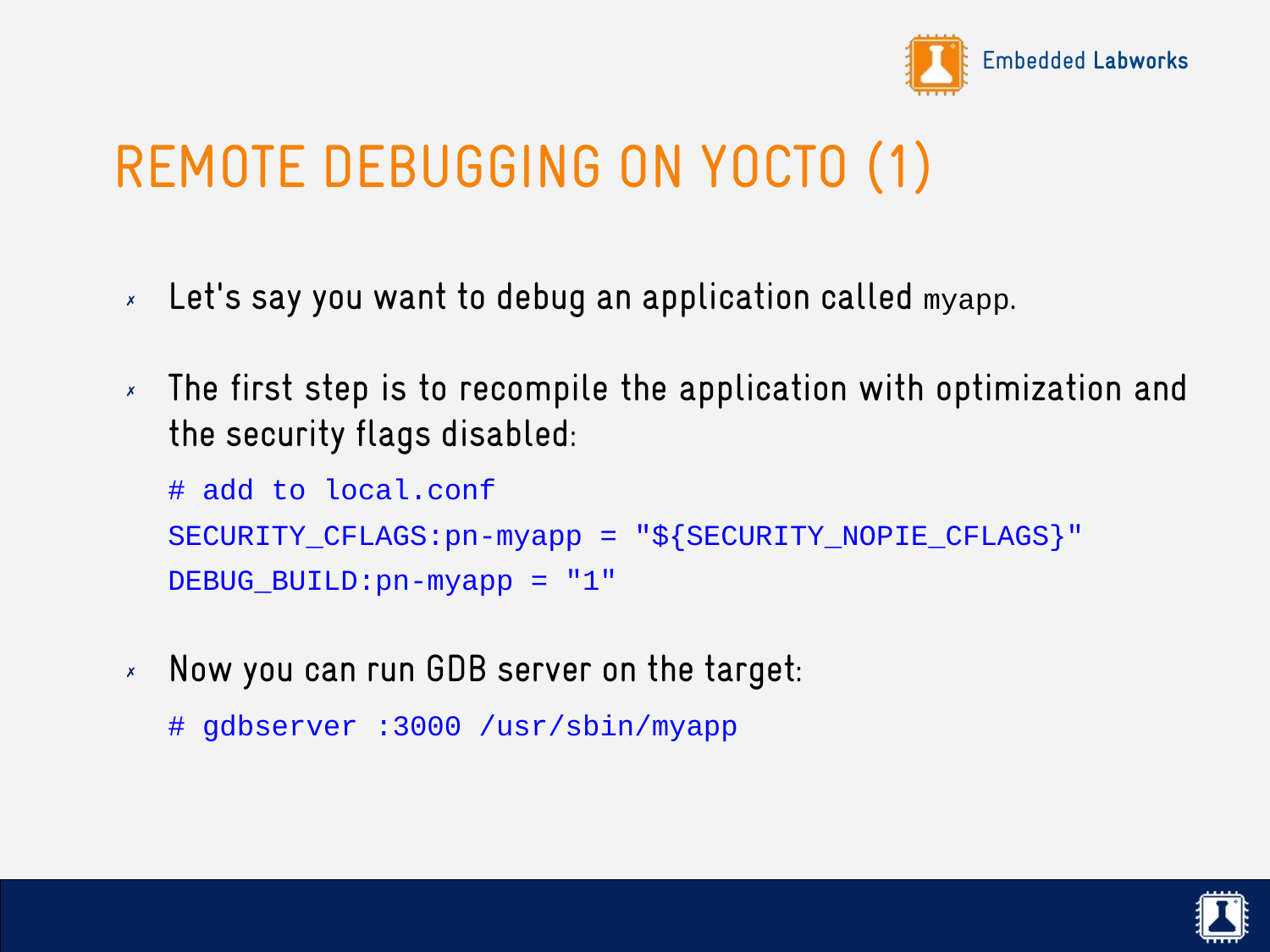

## REMOTE DEBUGGING ON YOCTO (2)

- ✗ Next, setup the SDK environment and go to the sysroot directory:
	- \$ source <SDK\_DIR>/environment-setup-cortexa57-poky-linux
	- \$ cd <SDK\_DIR>/sysroots/cortexa57-poky-linux/
- ✗ To start remote debugging with GDB, you will need the **source code** of the application and the binary with **debugging symbols**.
- $\times$  To make it easier for GDB to find the sources, you can set the application's source code directory in his configuration file:

\$ echo "dir usr/src/debug/myapp/1.0-r0/myapp-1.0/src" >> ~/.gdbinit

✗ To search for the binary with debugging symbols, you can simply use find: \$ find . -name myapp 2>/dev/null | grep "\.debug"

./usr/sbin/.debug/myapp

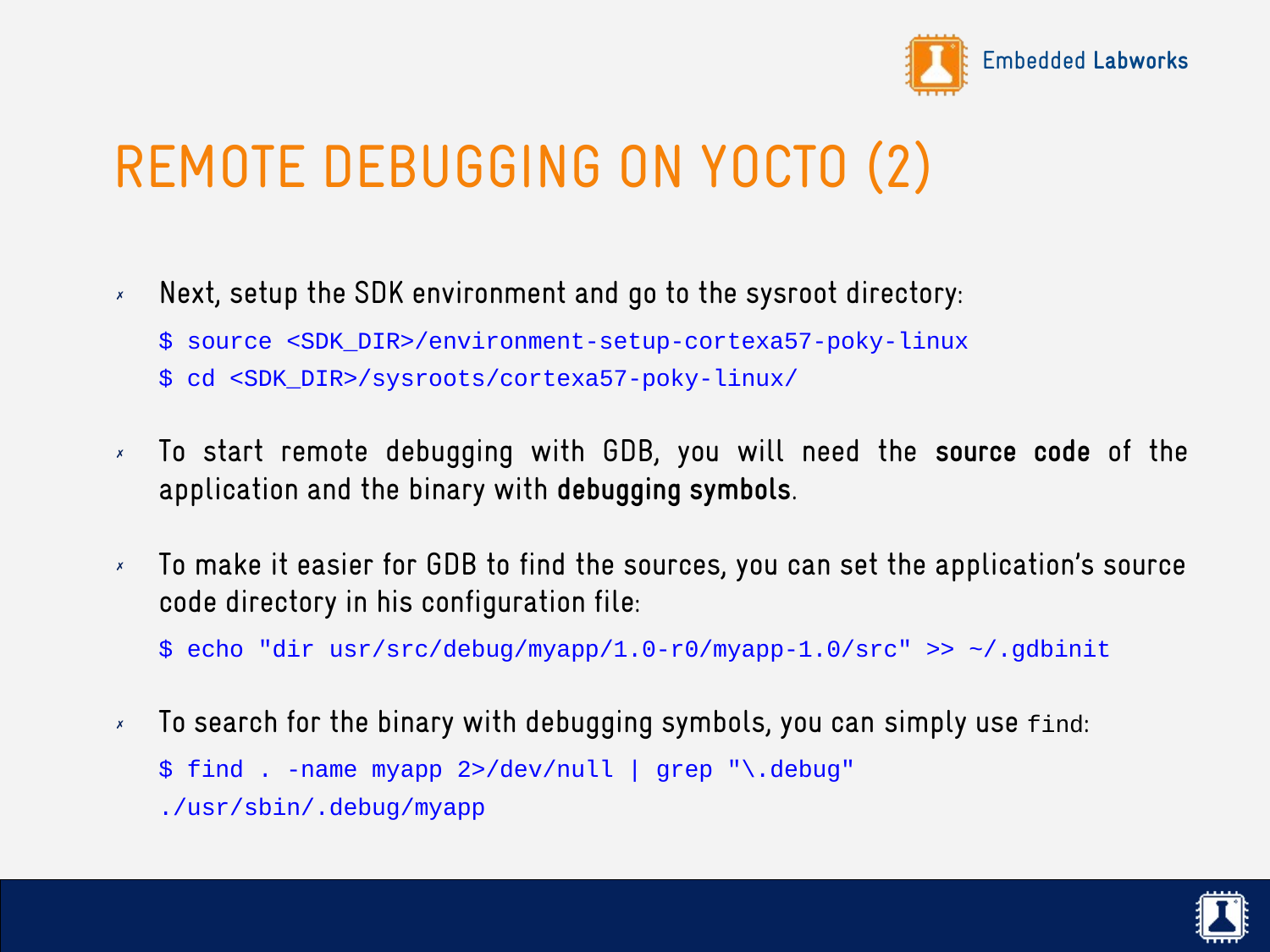

## REMOTE DEBUGGING ON YOCTO (3)

- $\times$  Now you can run GDB to start the remote debugging session: \$ aarch64-poky-linux-gdb -tui ./usr/sbin/.debug/myapp
- ✗ Start the debugging session by adding a breakpoint in the main function:

(gdb) b main

✗ Then connect to the device and start debugging the application:

```
(gdb) target remote 192.168.7.2:3000
(gdb) continue
(gdb) next
(gdb) ...
```
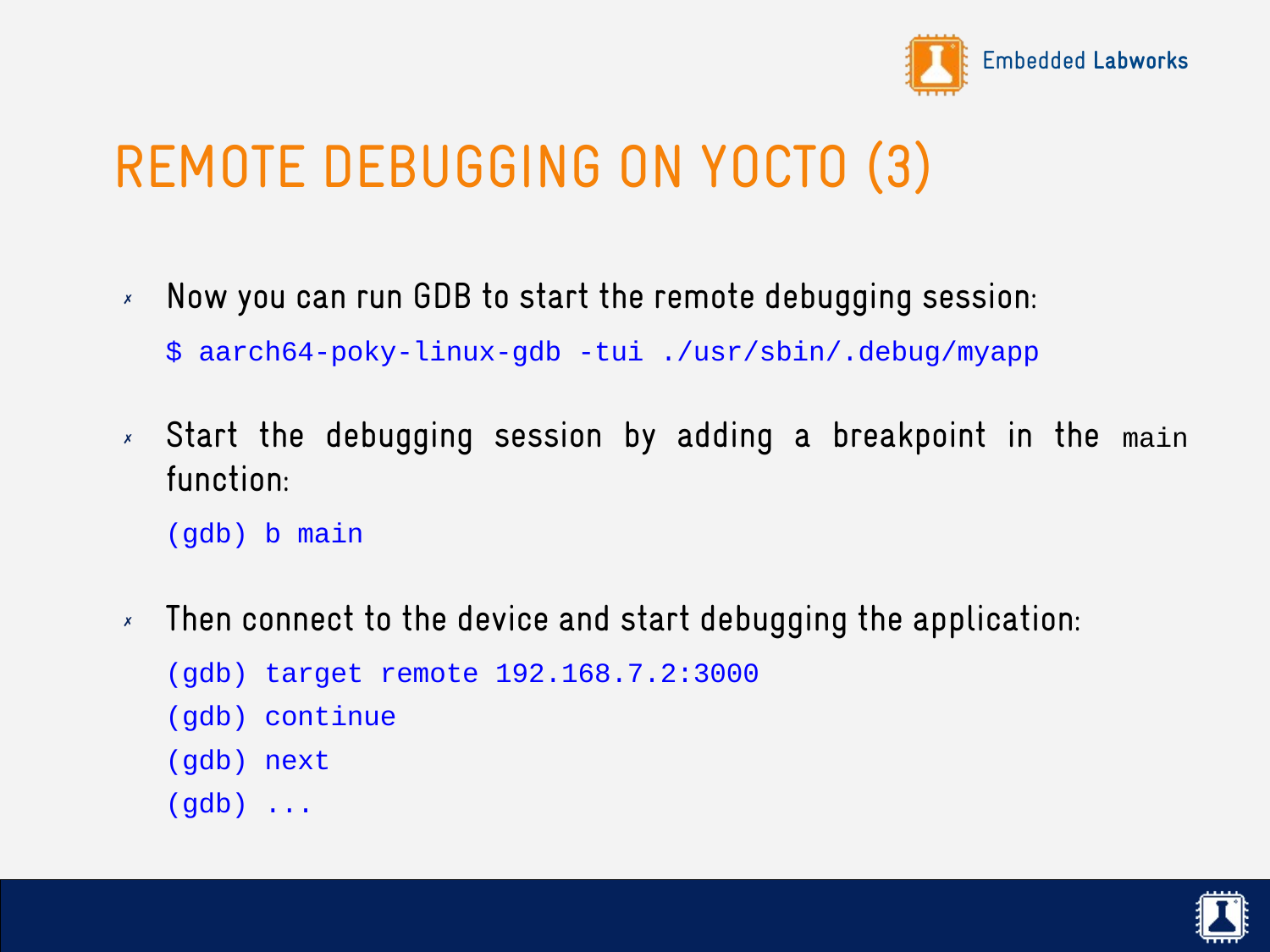

## HANDS ON 3: REMOTE DEBUGGING

 $\times$  Run the command below in the target device (QEMU). The execution will fail with a Segmentation Fault error.

# fping -c 5 192.168.0.1

- ✗ Start a remote debugging session and run the application step-bystep to find the issue.
- ✗ Obs.: You don't have to fix the issue, just find the root cause.

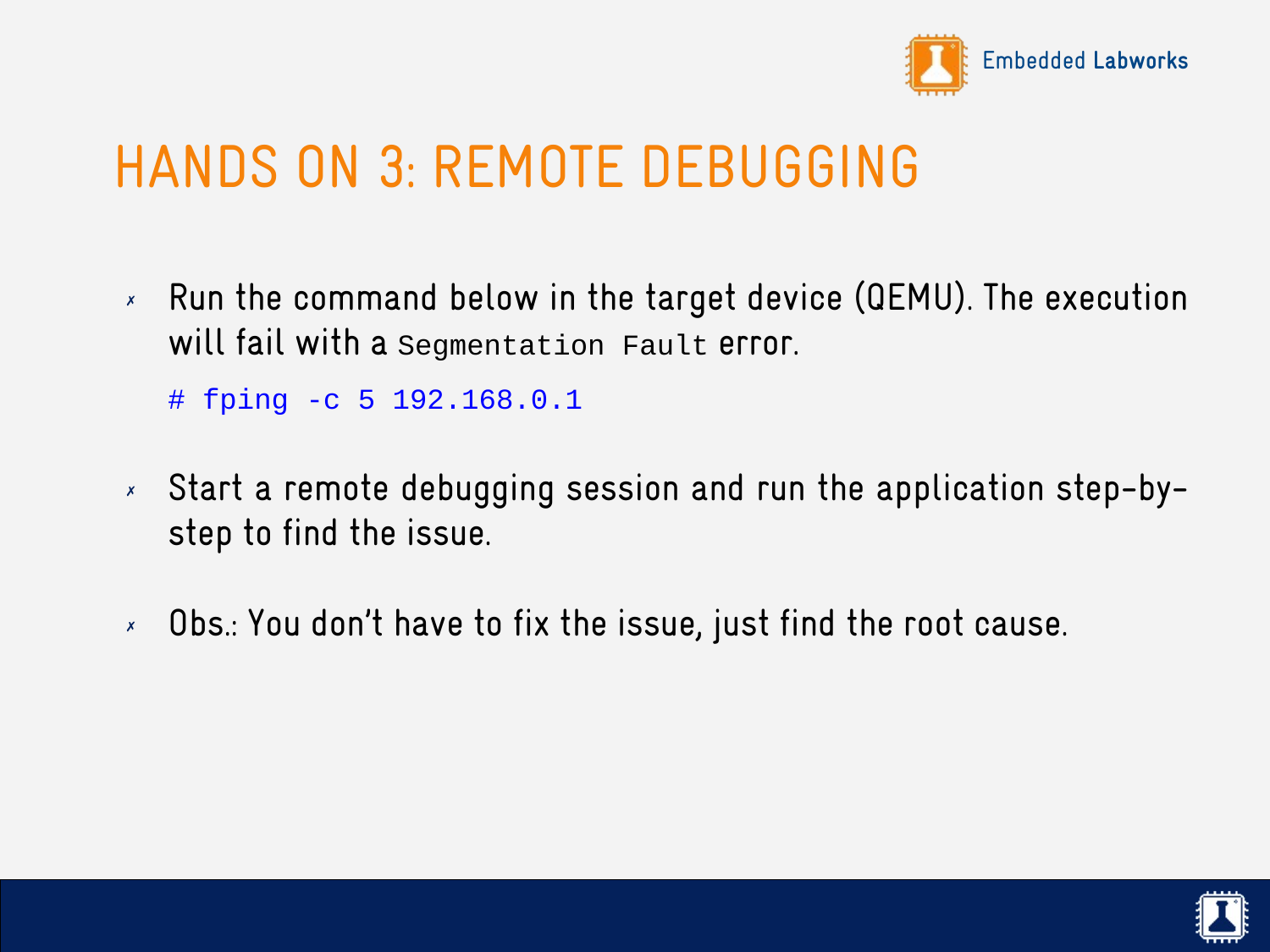

# Linux debugging

Kernel oops analysis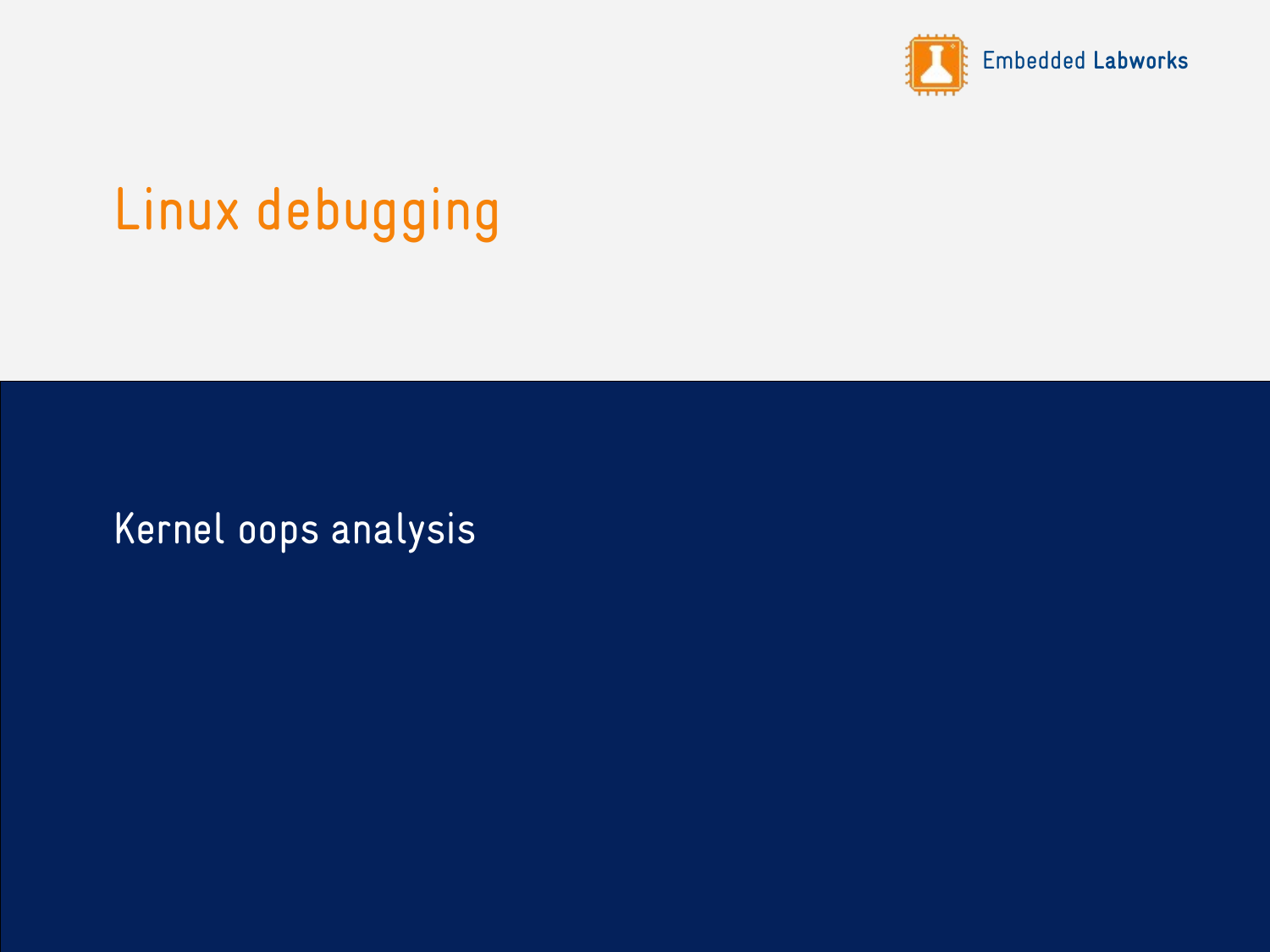

# KERNEL OOPS

- $\times$  Kernel oops is a way for the Linux kernel to communicate the user that a certain error has occurred.
- ✗ When the kernel detects a problem, it kills any offending process and prints an oops message in the logs, including the current system status and a stack trace.
- ✗ Different kind of errors can generate a kernel oops, including an illegal memory access or the execution of invalid instructions.
- $\lambda$  The official Linux kernel documentation about handling oops messages is available at Documentation/admin-guide/bug-hunting.rst.

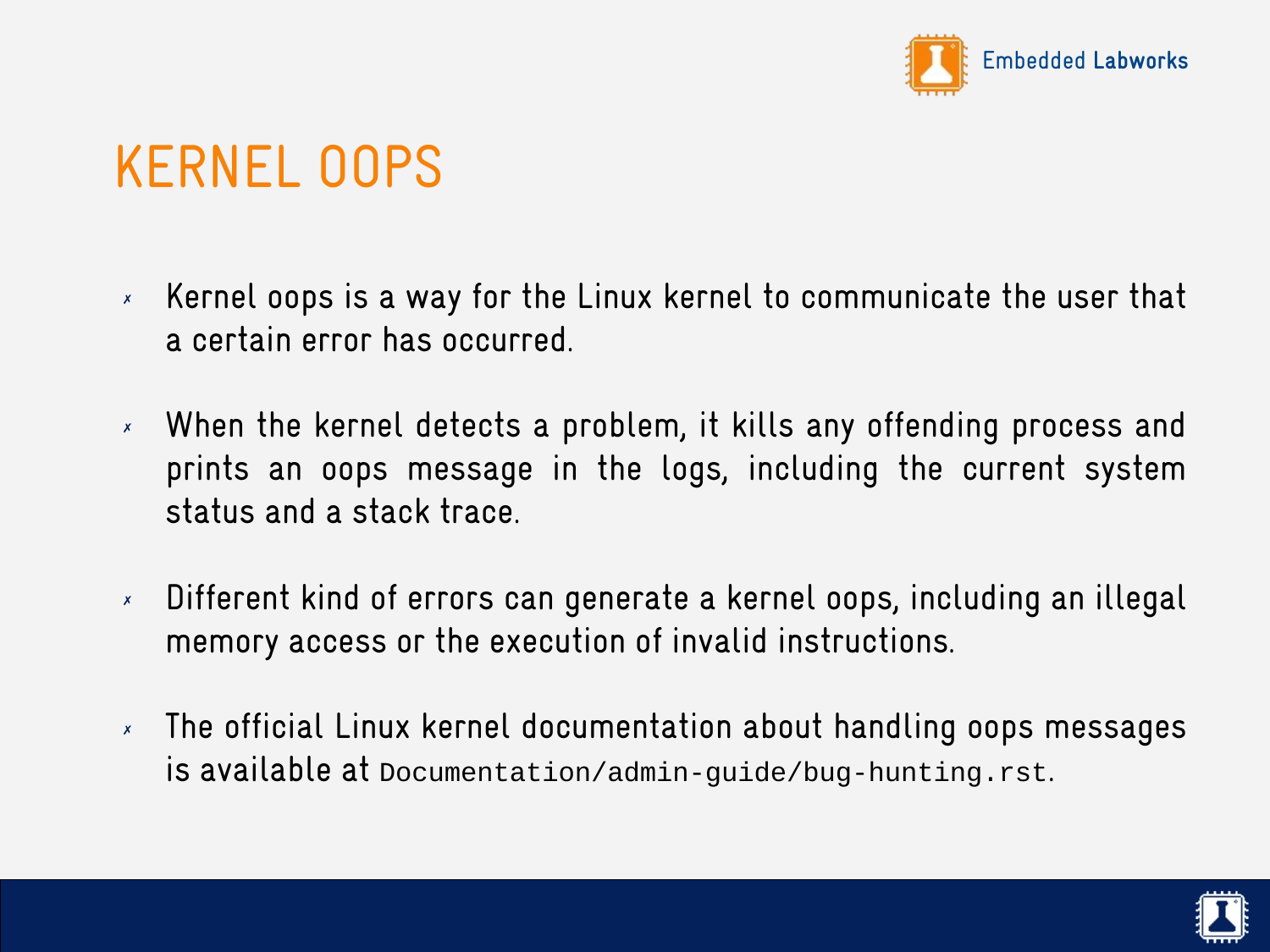

#### KERNEL OOPS

```
[ 35.427342] Unable to handle kernel NULL pointer dereference at virtual address 0000000000000000
[ 35.427763] Mem abort info:
[ 35.427916] ESR = 0x96000045
35.428093 EC = 0x25: DABT (current EL), IL = 32 bits
35.428308] SET = 0, FnV = 0
[35.428437] EA = 0, S1PTW = 0
[ 35.428531] FSC = 0x05: level 1 translation fault
[ 35.428754] Data abort info:
[ 35.428889] ISV = 0, ISS = 0x00000045
[35.429024] CM = 0, WnR = 1
[ 35.429230] user pgtable: 4k pages, 39-bit VAs, pgdp=00000000438e1000
[ 35.429470] [0000000000000000] pgd=0000000000000000, p4d=0000000000000000, pud=0000000000000000
[ 35.429922] Internal error: Oops: 96000045 [#1] PREEMPT SMP
[ 35.430262] Modules linked in:
35.430591] CPU: 1 PID: 341 Comm: ps Not tainted 5.14.9-yocto-standard #1[ 35.430941] Hardware name: linux,dummy-virt (DT)
[ 35.431386] pstate: 80000005 (Nzcv daif -PAN -UAO -TCO BTYPE=--)
[ 35.431614] pc : uptime_proc_show+0xfc/0x130
[ 35.431806] lr : uptime_proc_show+0xa4/0x130
[ 35.431972] sp : ffffffc0110ebc10
[ 35.432086] x29: ffffffc0110ebc10 x28: 0000000000000001 x27: 0000000000400cc0
[ 35.432404] x26: 000000007ffff000 x25: ffffff8003953038 x24: ffffffc010d588b8
[ 35.432629] x23: ffffff8003953000 x22: 0000000000000004 x21: ffffffc010d58bc8
[ 35.432876] x20: ffffffc010c51908 x19: 000000053af57000 x18: 0000000000000000
[ 35.433117] x17: 0000000000000000 x16: 0000000000000000 x15: 0000000000000000
[ 35.433375] x14: 0000000000000000 x13: 0000000000000000 x12: 0000000000000000
[ 35.433616] x11: 0000000000000000 x10: 0000000000000000 x9 : 000000003b9aca00
[ 35.433889] x8 : 0000000000000000 x7 : d6bf94d5e57a42bd x6 : 0000000012c921f5
[ 35.434134] x5 : 000000001ba81400 x4 : 0000000000000016 x3 : 000000001664eed0
[ 35.434378] x2 : 0000000000000023 x1 : ffffffc010b0c440 x0 : ffffff8003953000
[ 35.434735] Call trace:
[ 35.434830] uptime_proc_show+0xfc/0x130
[ 35.434949] seq_read_iter+0x1b4/0x4b0
[ 35.435096] proc_reg_read_iter+0x98/0xe0
[ 35.435318] new_sync_read+0xd4/0x150
```


...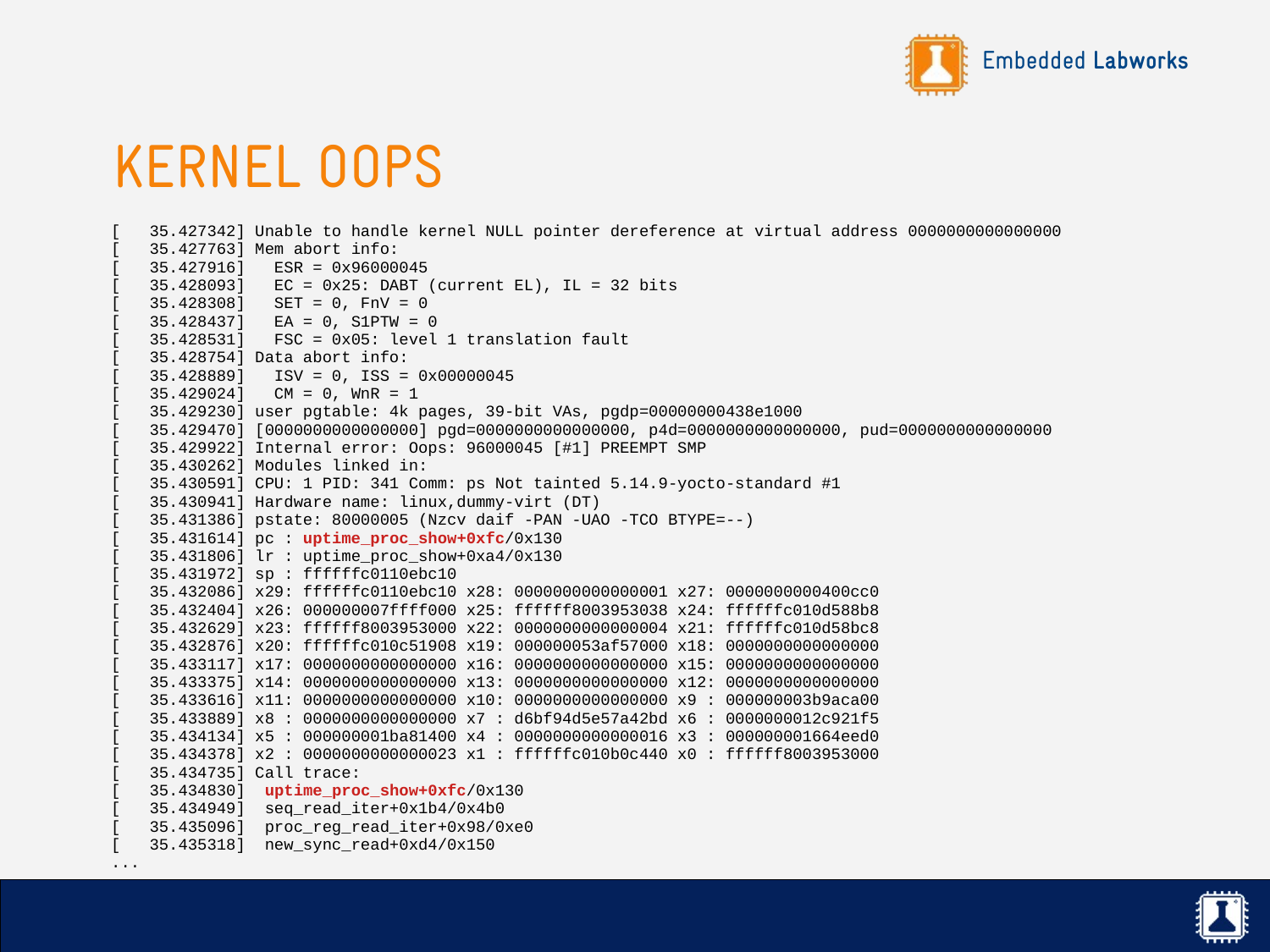

### KERNEL OOPS ANALYSIS ON YOCTO (1)

- ✗ Kernel space debugging is not that different from userspace debugging, but may require specific kernel configuration options enabled and additional tools.
- ✗ In particular, changing the kernel configuration to enable debug options might be required.
- ✗ For kernel debugging, you will probably need to (re)compile the kernel with debugging symbols (CONFIG\_DEBUG\_INFO).

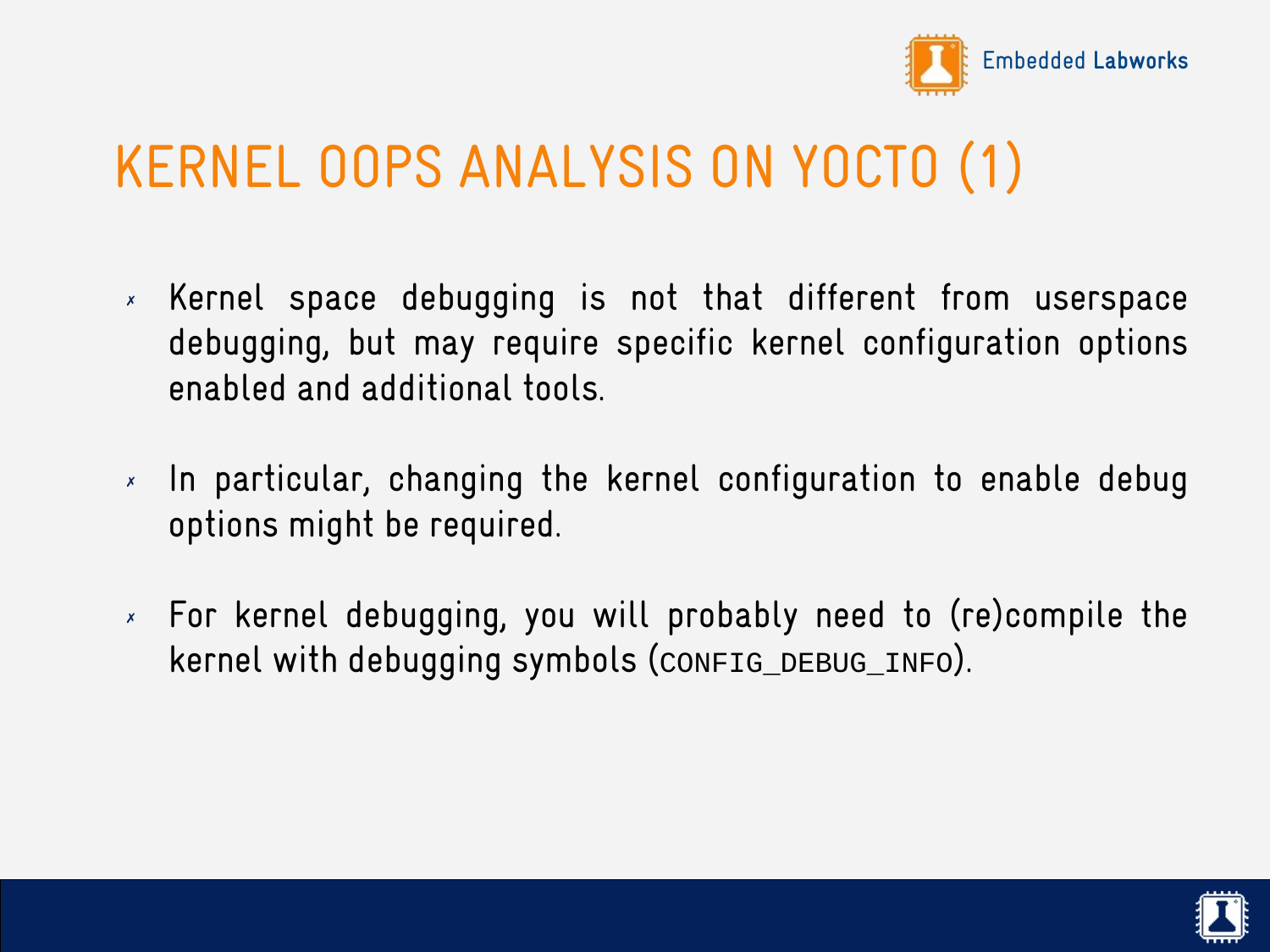

### KERNEL OOPS ANALYSIS ON YOCTO (2)

- ✗ Enabling debug symbols can be done by creating a specific defconfig for your kernel or a kernel config fragment (in case you are leveraging kernel-yocto.bbclass):
	- \$ bitbake virtual/kernel -c kernel\_configme -f
	- \$ bitbake virtual/kernel -c menuconfig
	- \$ bitbake virtual/kernel -c diffconfig
- ✗ After the build, the kernel ELF image with debugging symbols (vmlinux) will be in the build directory (B). Then you can use it for debugging and symbol resolution.

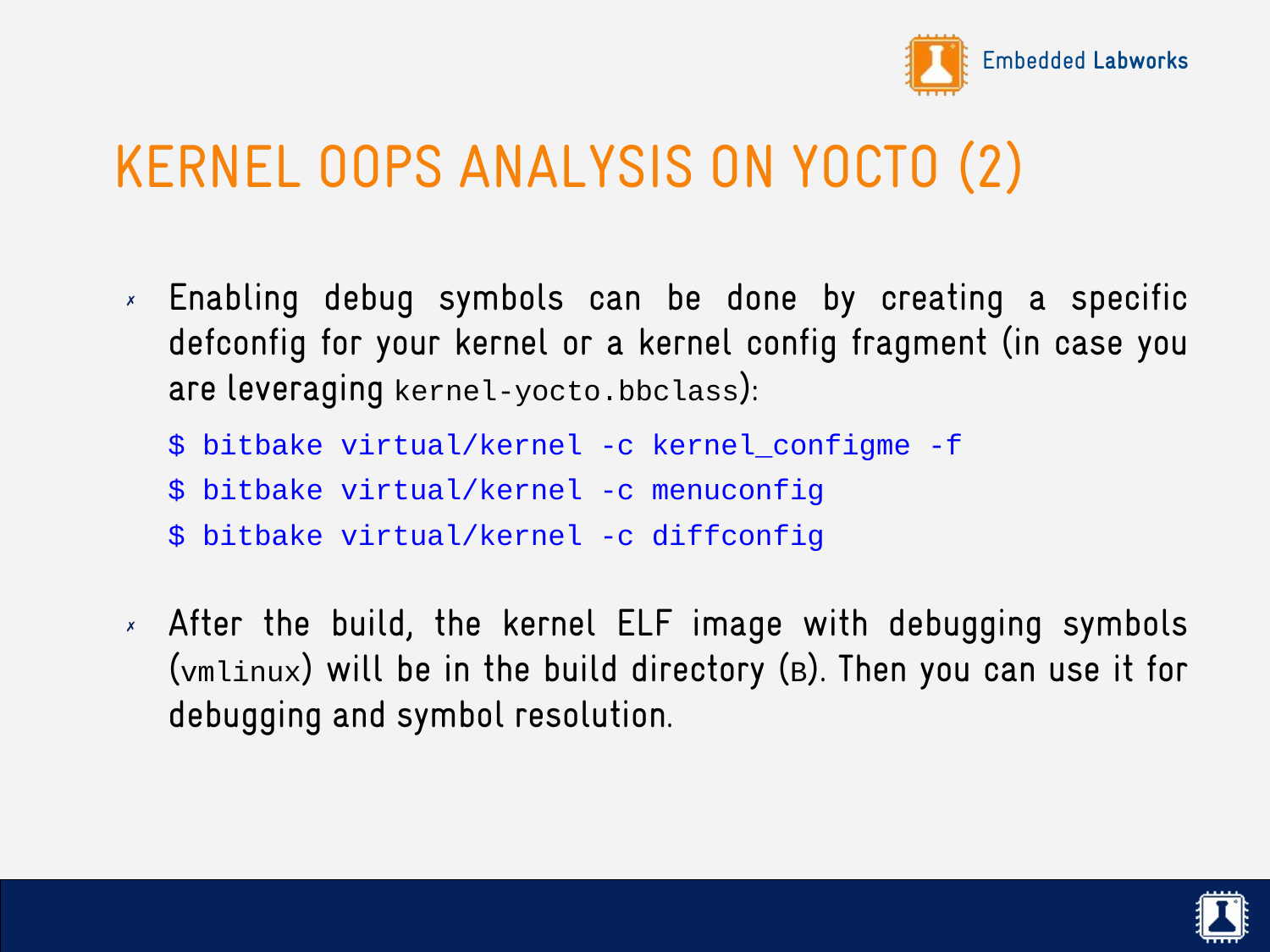

## KERNEL OOPS ANALYSIS ON YOCTO (3)

- ✗ Now you can open a new terminal and set up the development environment:
	- \$ . <SDK\_INSTALL\_DIR>/environment-setup-cortexa57-poky-linux
- $\times$  Then find the kernel build directory and move to it:
	- \$ bitbake virtual/kernel -e | grep ^B=
	- \$ cd <KERNEL\_BUILD\_DIR>

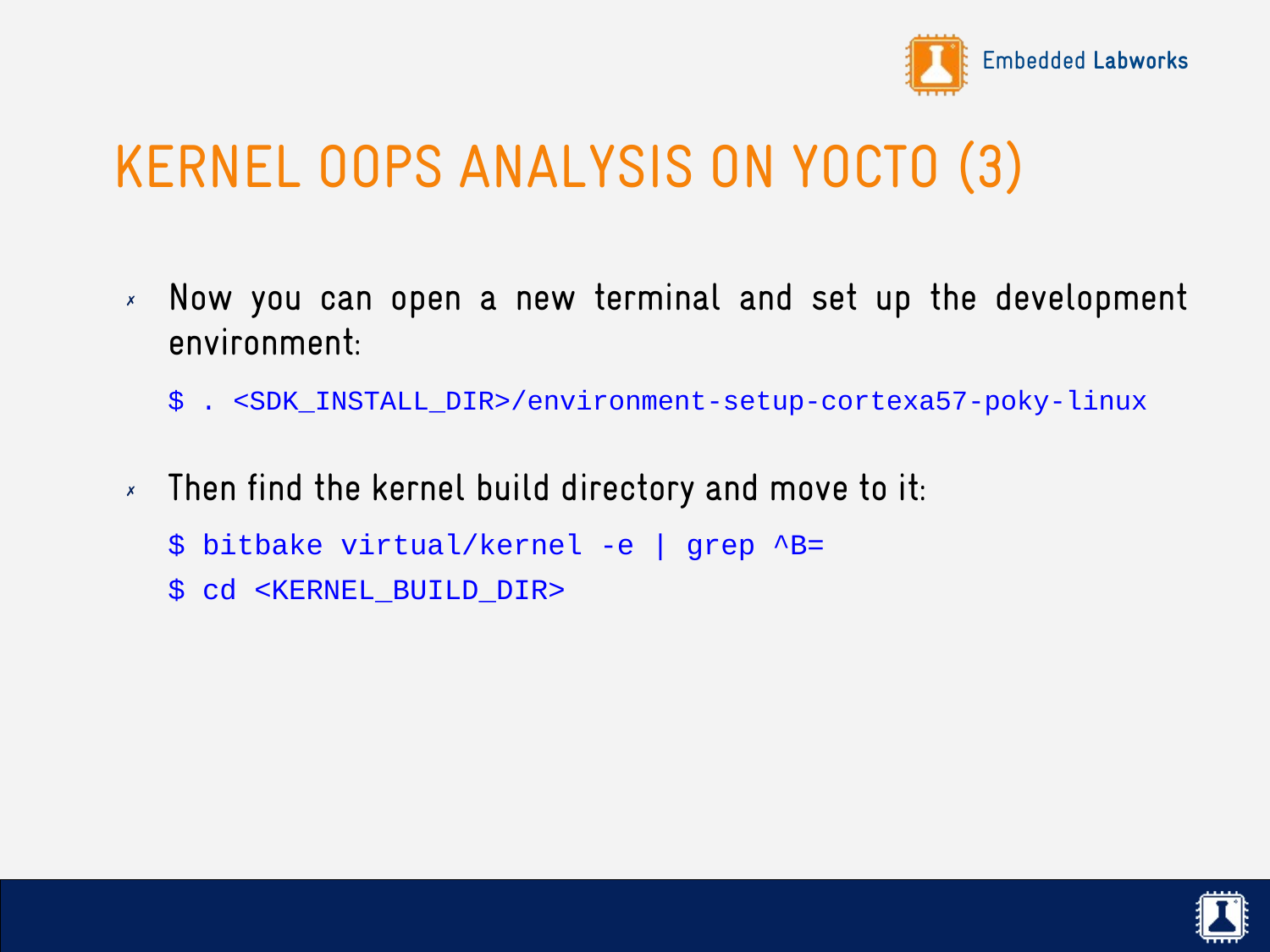

## KERNEL OOPS ANALYSIS ON YOCTO (4)

✗ To make it easier for GDB to find the kernel sources, you can set the source code directory on its configuration file:

\$ bitbake virtual/kernel -e | grep ^S=

- \$ echo "set substitute-path /usr/src/kernel <KERNEL\_SOURCE\_DIR>" >> ~/.gdbinit
- ✗ Now you can run GDB to find the line of code causing the oops message:

```
$ aarch64-poky-linux-gdb -tui vmlinux
```

```
...
(gdb) list *(uptime_proc_show+0xfc)
```
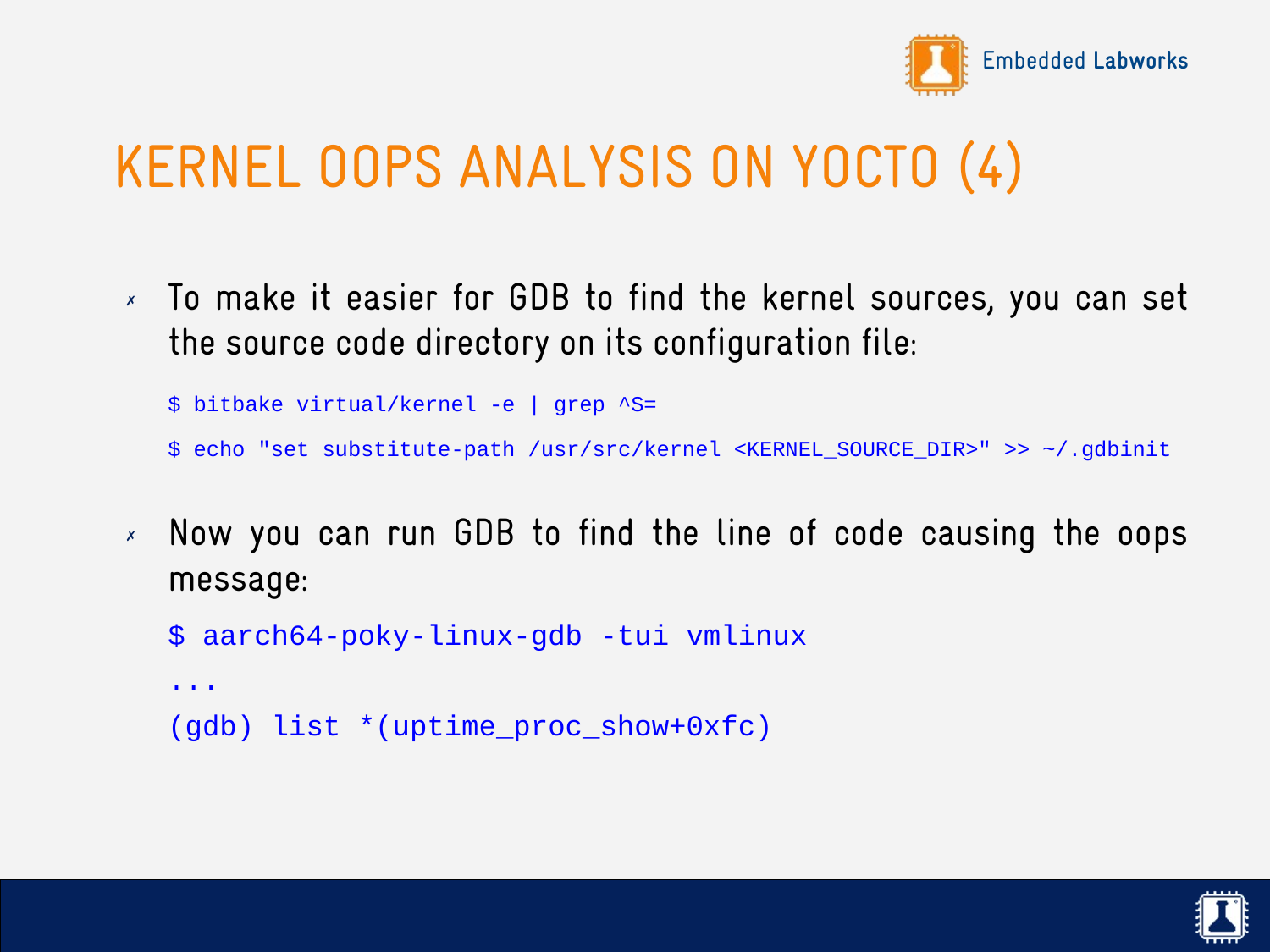

### HANDS-ON 4: KERNEL OOPS ANALYSIS

- ✗ Try to list /proc/uptime and the kernel will emit an oops message: \$ cat /proc/uptime
- ✗ In the host machine, use GDB to find the line of code in the kernel sources that is causing the issue.
- ✗ Obs.: You don't have to fix the issue, just find the root cause.

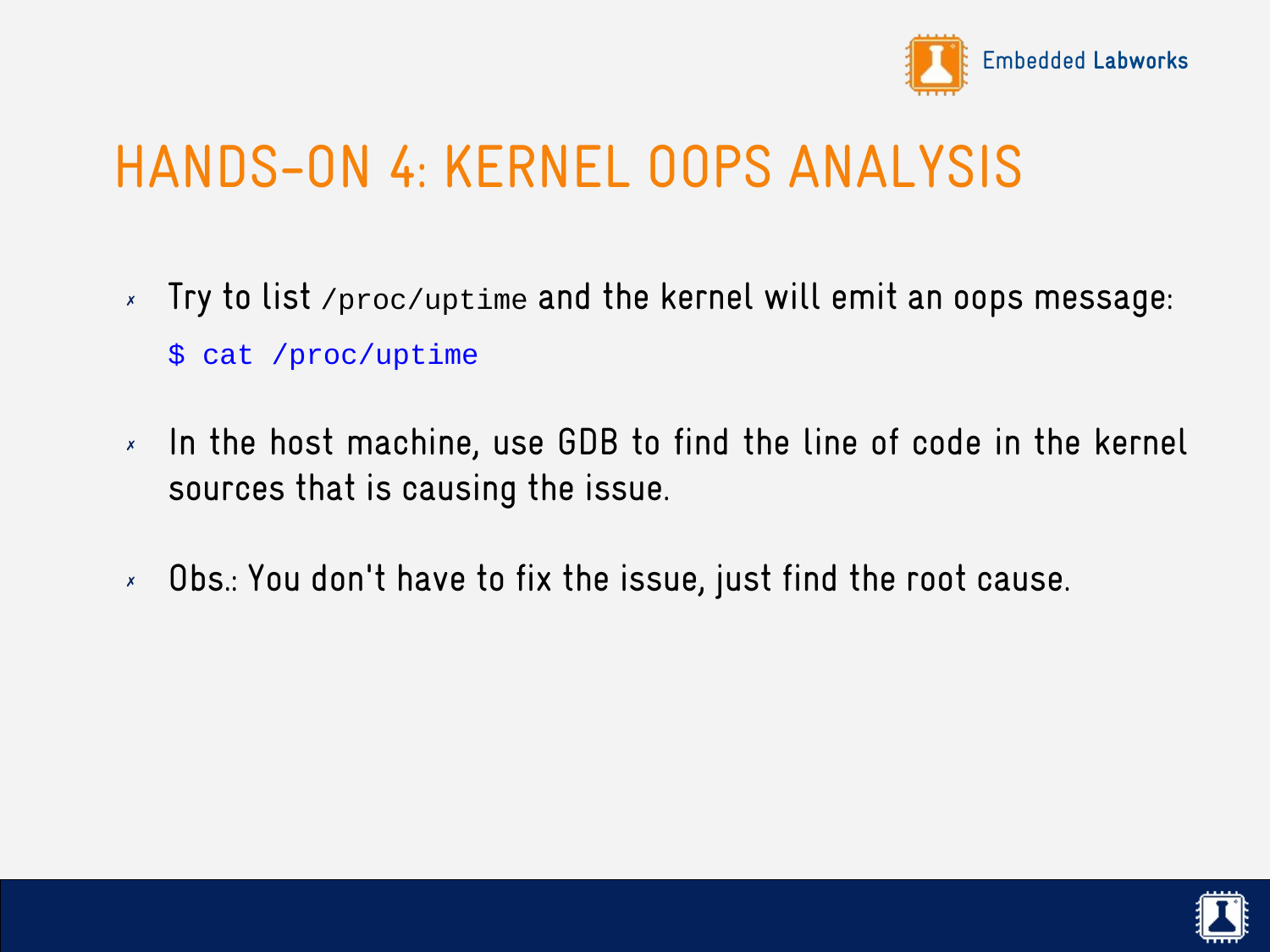

## Linux debugging

Memory leak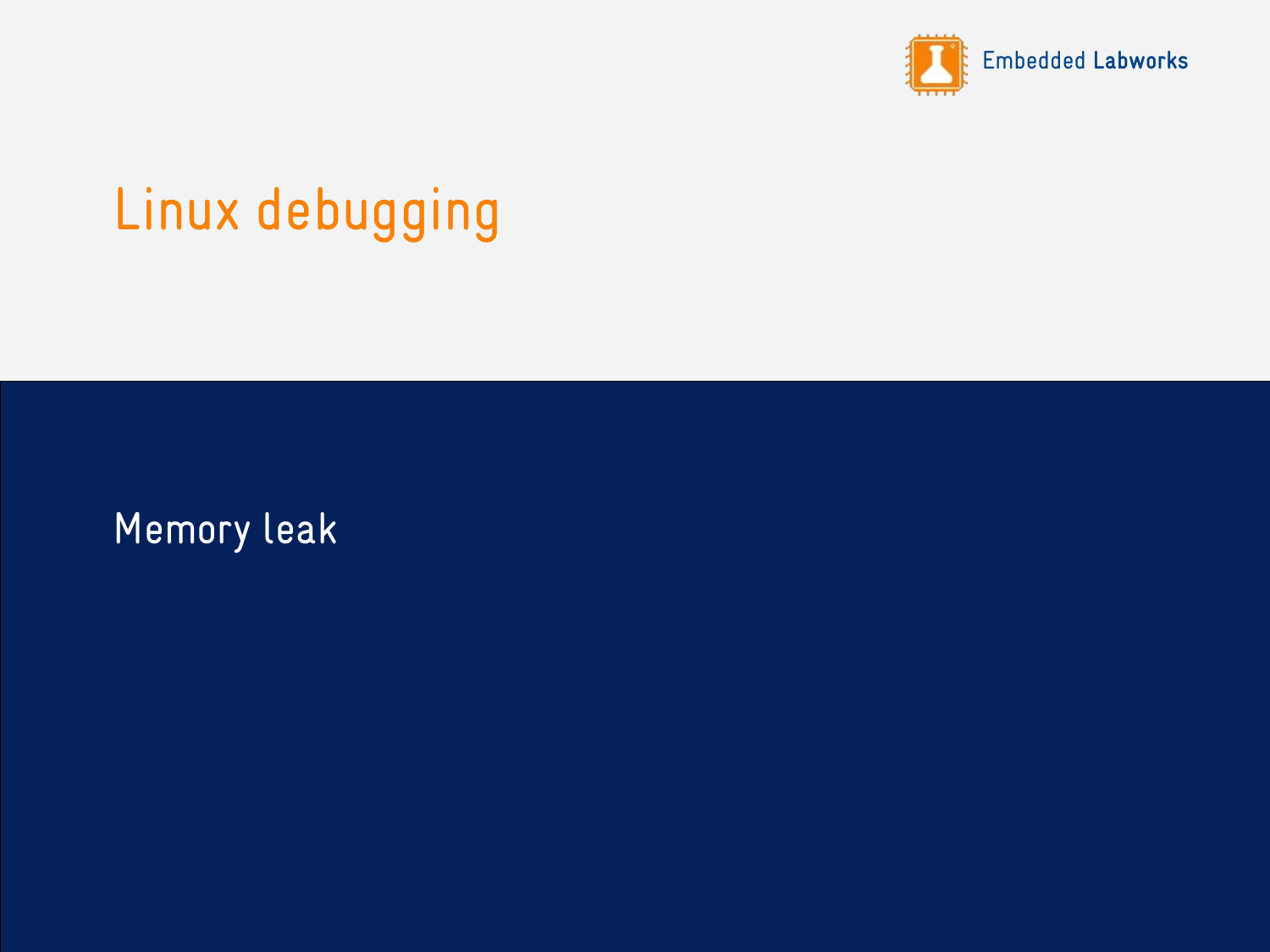

## VALGRIND

✗ Valgrind is an instrumentation framework for building dynamic analysis tools.

<http://valgrind.org/>

- ✗ Valgrind tools can automatically detect threading and memory management related bugs.
- ✗ Valgrind emulates the application binary on a synthetic CPU, and for this reason, it significantly impacts application runtimes.

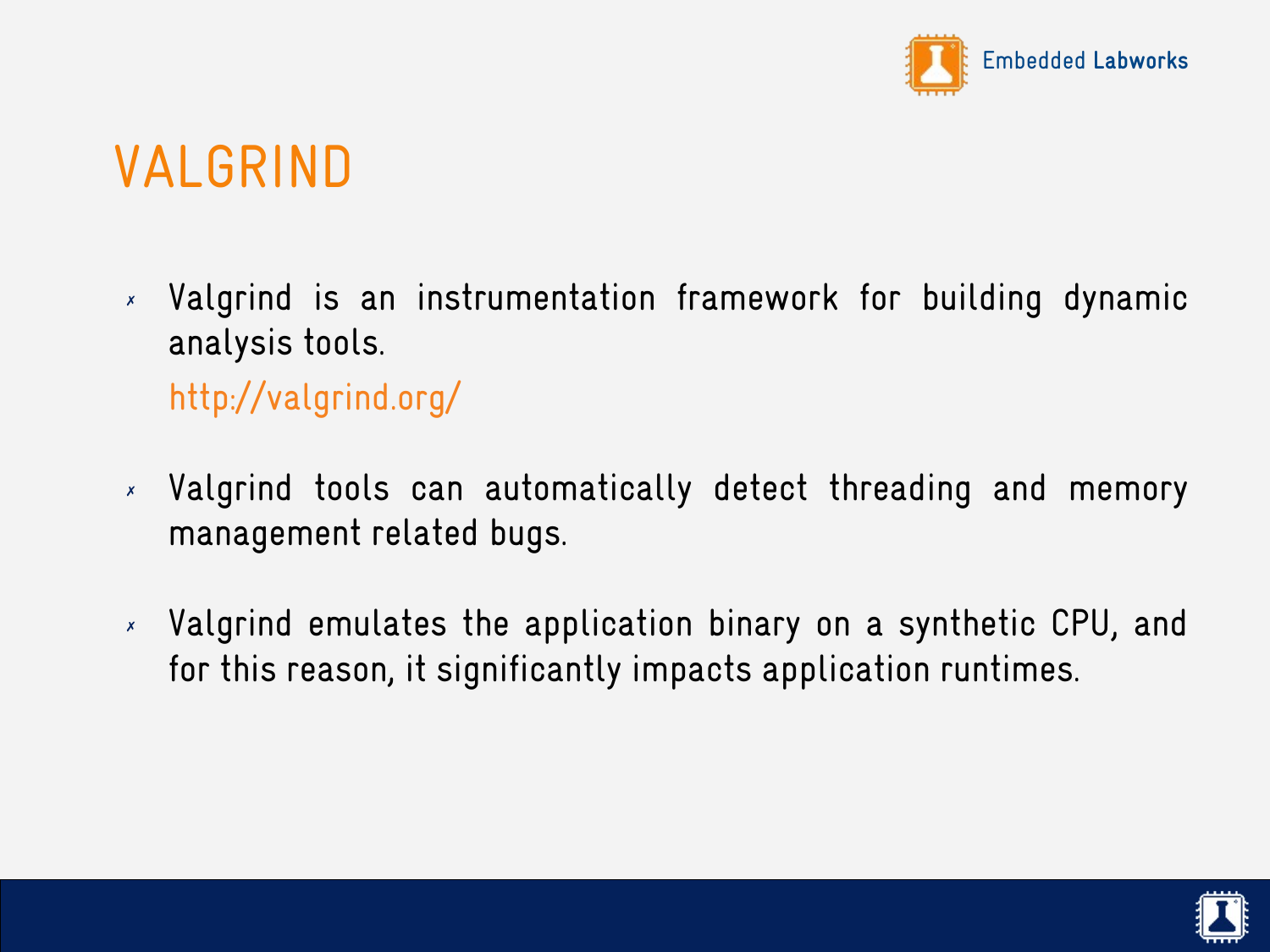

## VALGRIND TOOLS

- ✗ memcheck: detects memory management issues (memory leaks, invalid memory access, uninitialized memory, etc).
- ✗ helgrind: identifies synchronization problems in multithreaded applications (race conditions, deadlocks, etc).
- ✗ cachegrind: profile cache usage in applications.
- ✗ massif: profile heap usage in applications.

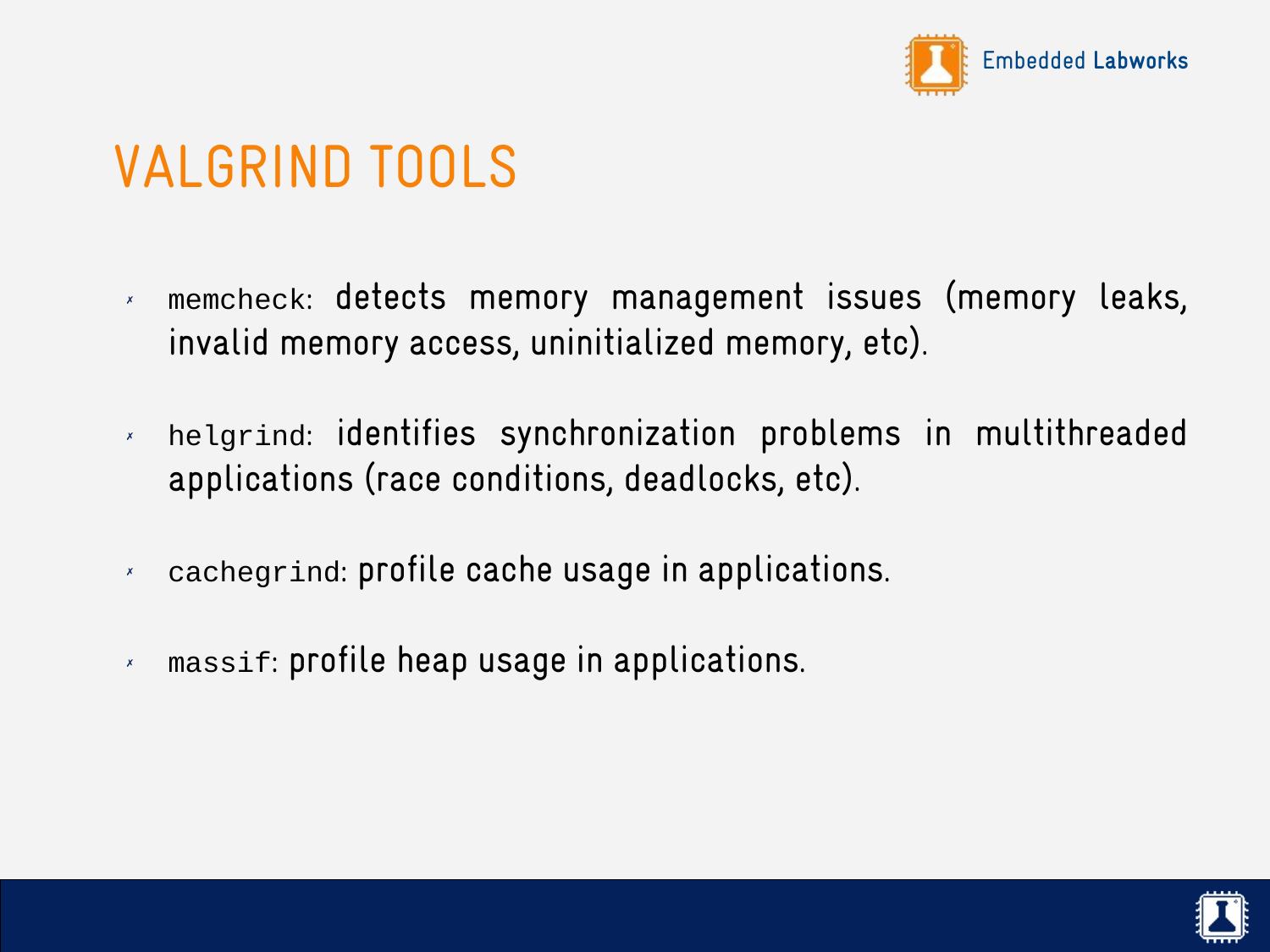

## MEMORY LEAK ANALYSIS ON YOCTO (1)

- ✗ Let's say you want to debug an application called memleak that is leaking memory.
- ✗ To debug it with Valgring, and in order for Valgrind to resolve symbols in the target device, it is necessary to install in the image the application's **debug** and **source** packages (also, disabling security flags is recommended):

```
IMAGE INSTALL:append = " memleak memleak-dbg memleak-src valgrind valgrind-dbg"
SECURITY CFLAGS:pn-memleak = "${SECURITY_NOPIE_CFLAGS}"
SECURITY CFLAGS pn-valgrind = "${SECURITY NOPIE CFLAGS}"
```
 $\times$  Then you can just run the application with Valgrind on the target device.

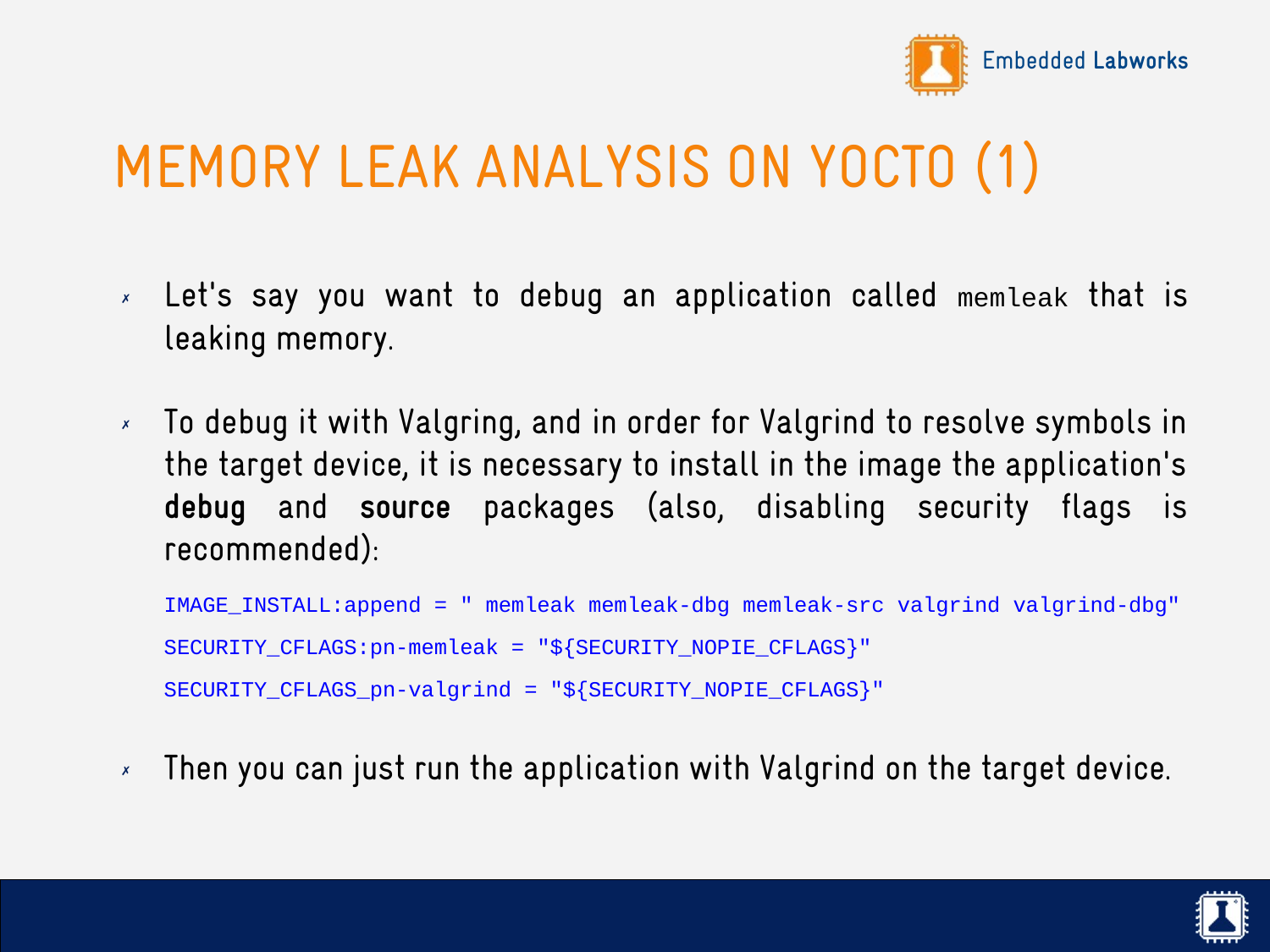

## MEMORY LEAK ANALYSIS ON YOCTO (2)

```
$ valgrind --tool=memcheck --leak-check=full ./memleak 
==8331== Memcheck, a memory error detector
==8331== Copyright (C) 2002-2013, and GNU GPL'd, by Julian Seward et al.
==8331== Using Valgrind-3.10.1 and LibVEX; rerun with -h for copyright info
==8331== Command: ./memleak
==8331===8331==
==8331== HEAP SUMMARY:
==8331== in use at exit: 30 bytes in 1 blocks<br>==8331== total heap usage: 1 allocs. 0 frees. 3
           total heap usage: 1 allocs, 0 frees, 30 bytes allocated
=8331==8331== 30 bytes in 1 blocks are definitely lost in loss record 1 of 1<br>=8331==  at 0 \times 4024B80: malloc (in /usr/lib/valgrind/vonreload memchee
==8331== at 0x4C2AB80: malloc (in /usr/lib/valgrind/vgpreload_memcheck-amd64-linux.so)
             by 0x4006C9: txData (main.c:18)
==8331== by 0x4007AE: main (main.c:38)
==8331====8331== LEAK SUMMARY:
             definitely lost: 30 bytes in 1 blocks
==8331== indirectly lost: 0 bytes in 0 blocks
               possibly lost: 0 bytes in 0 blocks
==8331== still reachable: 0 bytes in 0 blocks
                   suppressed: 0 bytes in 0 blocks
==8331====8331== For counts of detected and suppressed errors, rerun with: -v
==8331== ERROR SUMMARY: 1 errors from 1 contexts (suppressed: 0 from 0)
```
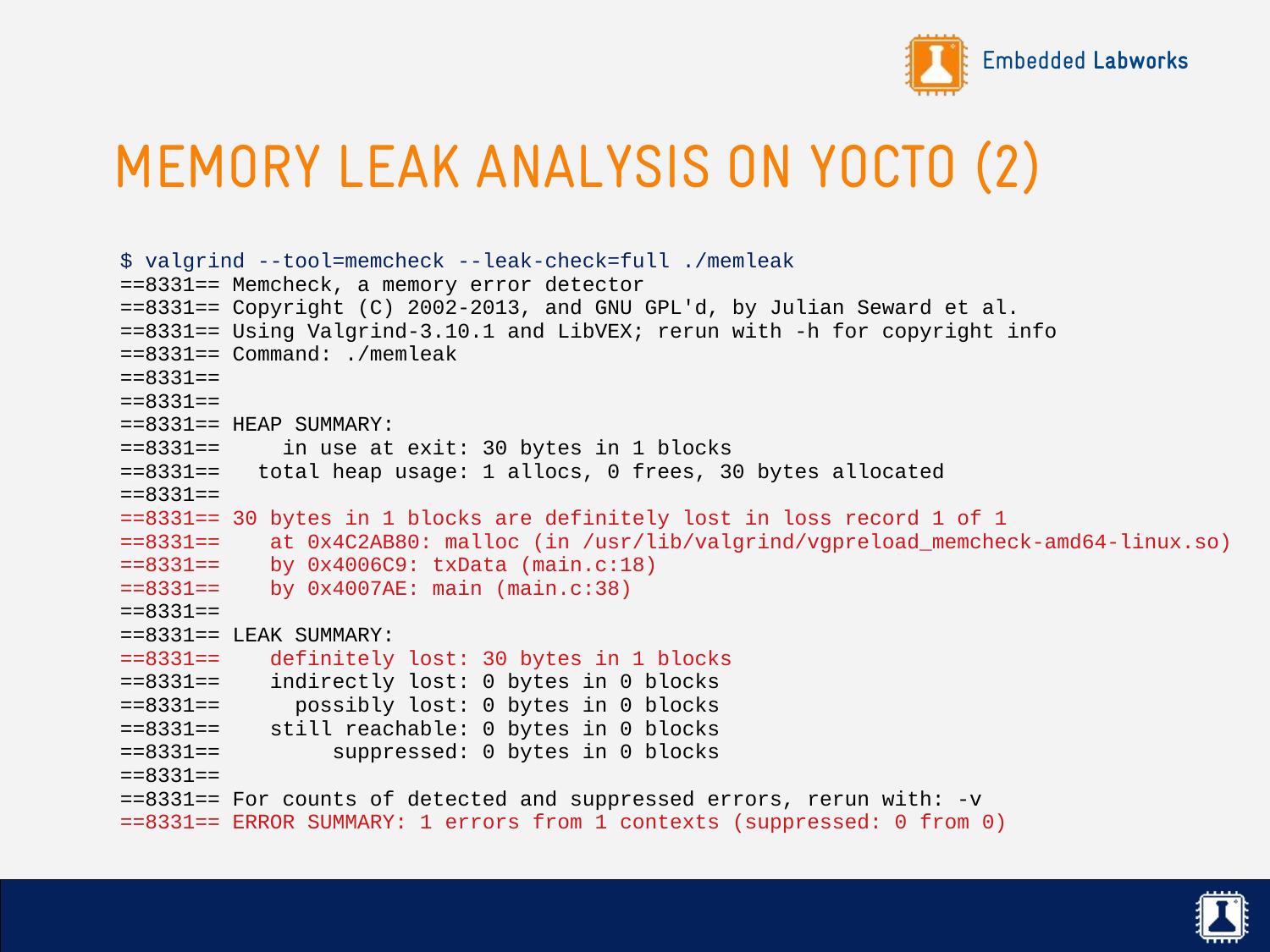

## HANDS-ON 5: MEMORY LEAK ANALYSIS (1)

- ✗ For this exercise, you will need two connections to QEMU (the console and one additional connection via SSH).
- ✗ First, start QEMU with more memory so Valgrind can run properly. \$ runqemu nographic qemux86 qemuparams="-m 512"
- ✗ Then create another connection to QEMU via SSH:
	- \$ ssh root@192.168.7.2

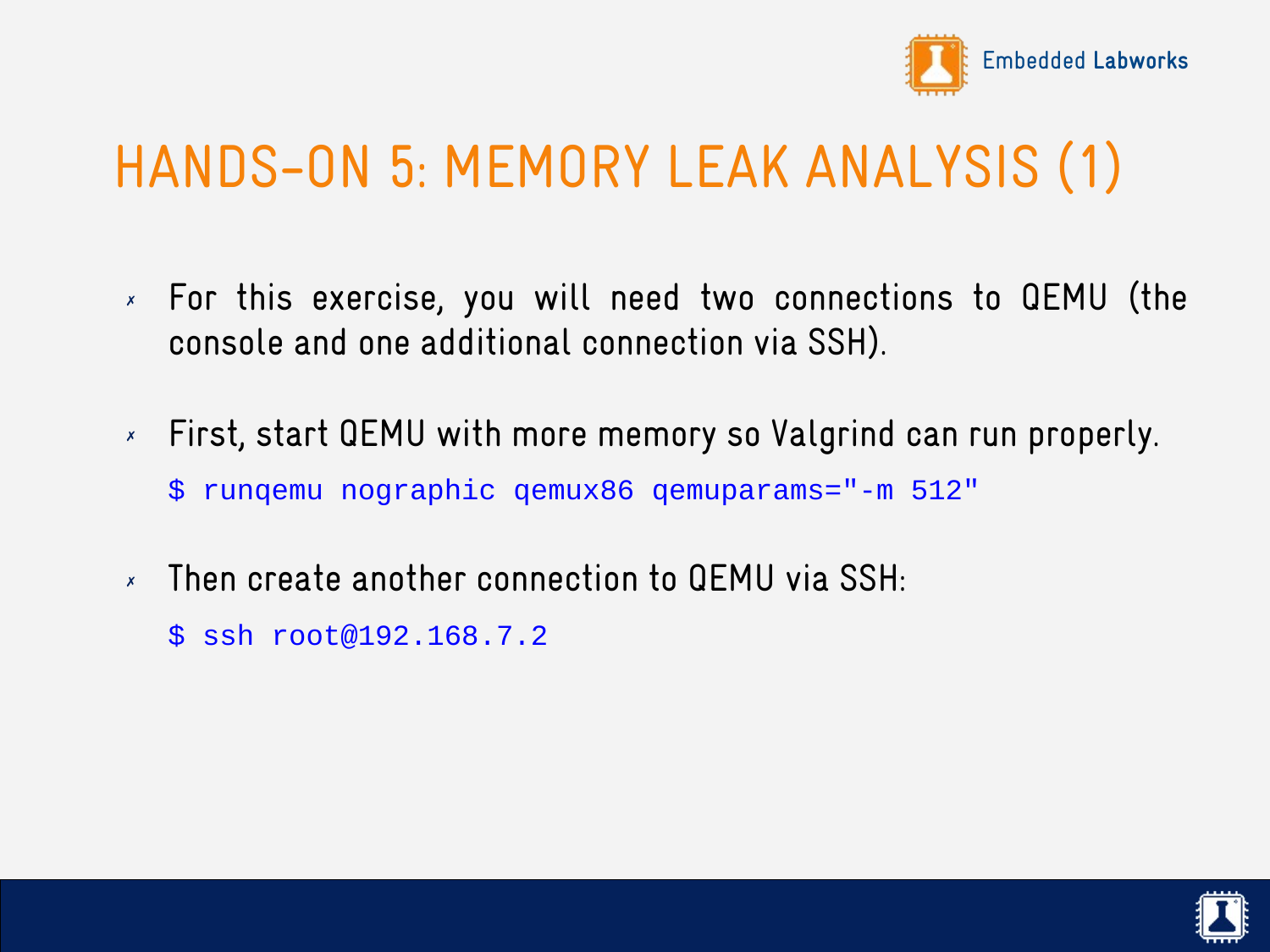

## HANDS-ON 5: MEMORY LEAK ANALYSIS (2)

✗ In the SSH connection, run the following command to monitor memory usage:

# while true; do clear; free; sleep 1; done

✗ In the QEMU console, run fping:

# fping -l 192.168.7.1

- ✗ Check the memory usage in the output of the SSH connection, and you will see that some memory is leaking during fping execution.
- ✗ Use Valgrind to find the line of code that is causing the leak.